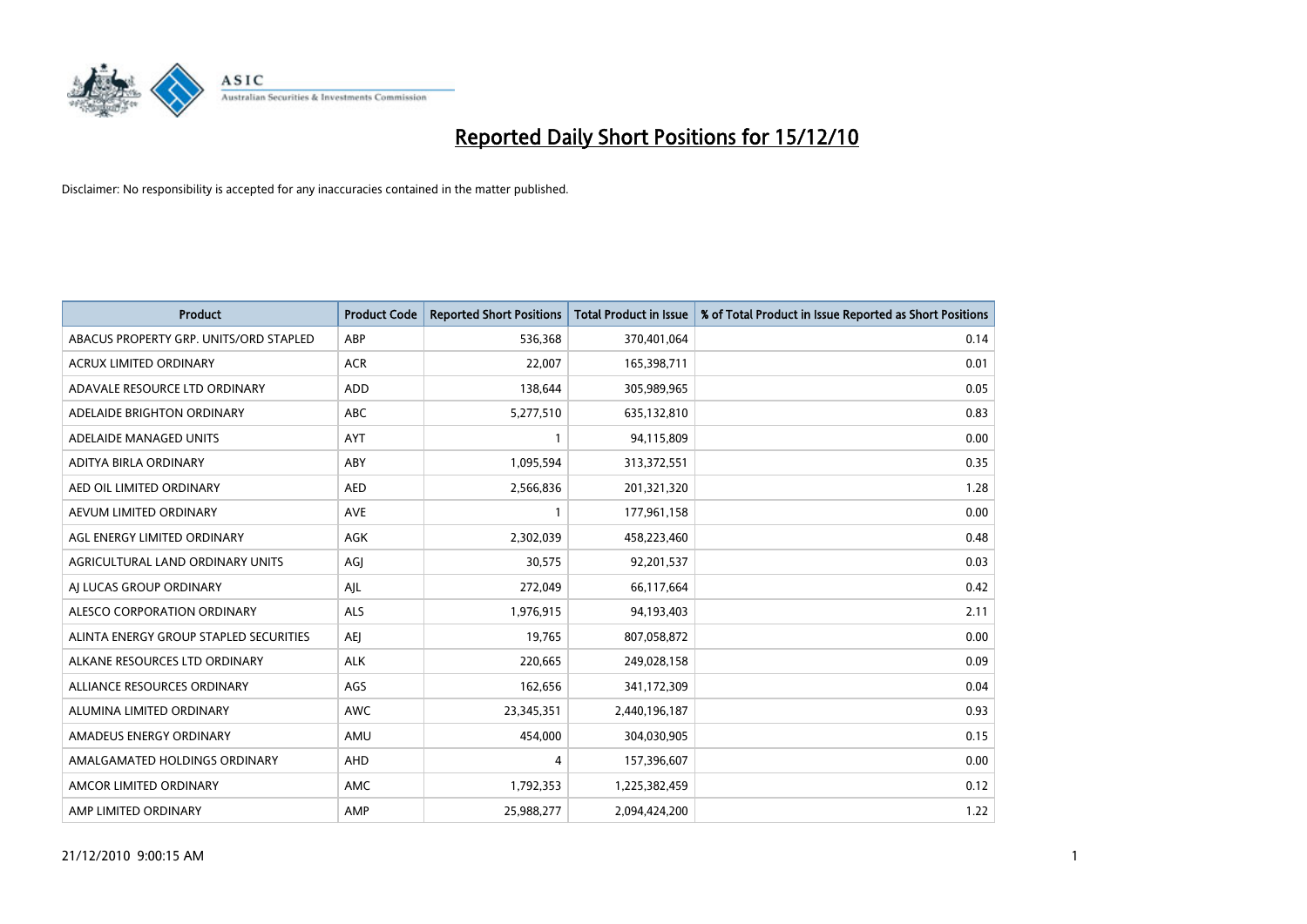

| <b>Product</b>                          | <b>Product Code</b> | <b>Reported Short Positions</b> | Total Product in Issue | % of Total Product in Issue Reported as Short Positions |
|-----------------------------------------|---------------------|---------------------------------|------------------------|---------------------------------------------------------|
| AMPELLA MINING ORDINARY                 | <b>AMX</b>          | 644,932                         | 200,225,108            | 0.32                                                    |
| ANDEAN RESOURCES LTD ORDINARY           | <b>AND</b>          | 1,539,549                       | 553,837,096            | 0.27                                                    |
| ANSELL LIMITED ORDINARY                 | <b>ANN</b>          | 2,193,909                       | 133,007,903            | 1.63                                                    |
| ANTARES ENERGY LTD ORDINARY             | <b>AZZ</b>          | 17,347                          | 299,333,110            | 0.00                                                    |
| ANZ BANKING GRP LTD ORDINARY            | ANZ                 | 6,970,864                       | 2,561,398,953          | 0.26                                                    |
| APA GROUP STAPLED SECURITIES            | <b>APA</b>          | 6,007,758                       | 551,689,118            | 1.09                                                    |
| APEX MINERALS NL ORDINARY               | <b>AXM</b>          | 885.146                         | 3,567,819,915          | 0.02                                                    |
| APN EUROPEAN RETAIL UNITS STAPLED SEC.  | AEZ                 | 11,832                          | 544,910,660            | 0.00                                                    |
| APN NEWS & MEDIA ORDINARY               | <b>APN</b>          | 15,356,548                      | 606,084,019            | 2.51                                                    |
| APOLLO GAS LIMITED ORDINARY             | <b>AZO</b>          | 375,000                         | 90,400,136             | 0.41                                                    |
| AQUARIUS PLATINUM. ORDINARY             | AQP                 | 2,720,830                       | 463,241,295            | 0.56                                                    |
| AQUILA RESOURCES BONUS DEFERRED         | <b>AQABA</b>        | 115,453                         | 32,286,218             | 0.36                                                    |
| AQUILA RESOURCES ORDINARY               | <b>AQA</b>          | 1,602,265                       | 322,862,186            | 0.49                                                    |
| ARAFURA RESOURCE LTD ORDINARY           | <b>ARU</b>          | 3,554,733                       | 334,995,342            | 1.05                                                    |
| ARB CORPORATION ORDINARY                | ARP                 | 93,679                          | 72,481,302             | 0.13                                                    |
| ARDENT LEISURE GROUP STAPLED SECURITIES | AAD                 | 1,850,494                       | 312,836,274            | 0.58                                                    |
| ARISTOCRAT LEISURE ORDINARY             | <b>ALL</b>          | 18,393,811                      | 533,983,910            | 3.43                                                    |
| ASCIANO LIMITED ORDINARY                | <b>AIO</b>          | 25,395,420                      | 2,926,103,883          | 0.87                                                    |
| ASG GROUP LIMITED ORDINARY              | <b>ASZ</b>          | 26,316                          | 168,247,718            | 0.01                                                    |
| ASPEN GROUP ORD/UNITS STAPLED           | <b>APZ</b>          | 1,206,583                       | 588,269,075            | 0.18                                                    |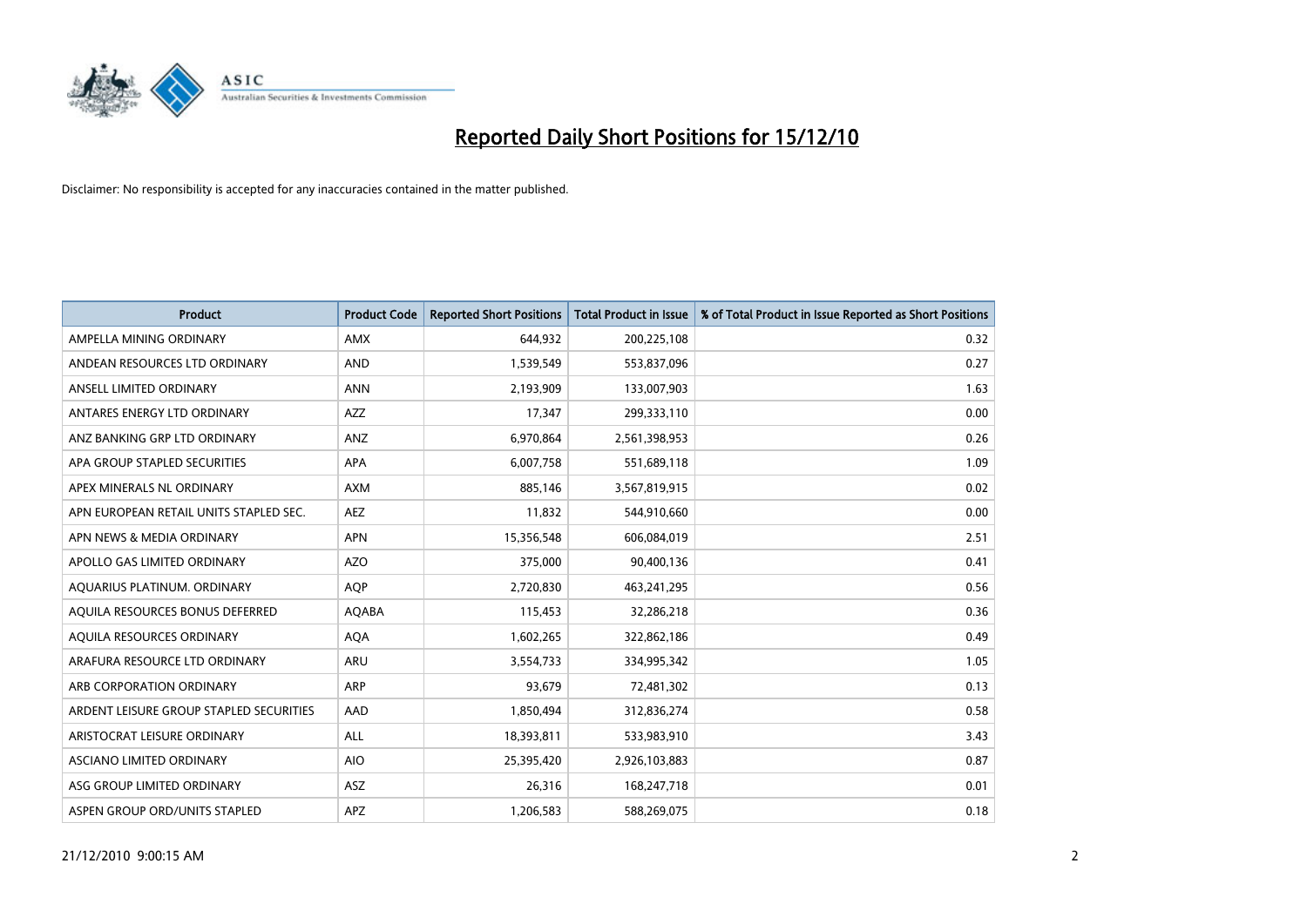

| <b>Product</b>                          | <b>Product Code</b> | <b>Reported Short Positions</b> | Total Product in Issue | % of Total Product in Issue Reported as Short Positions |
|-----------------------------------------|---------------------|---------------------------------|------------------------|---------------------------------------------------------|
| <b>ASTON RES LTD ORDINARY</b>           | <b>AZT</b>          | 19,418                          | 204,527,604            | 0.01                                                    |
| ASTRO JAP PROP GROUP STAPLED SECURITIES | AJA                 | 376,851                         | 508,212,161            | 0.07                                                    |
| ASX LIMITED ORDINARY                    | <b>ASX</b>          | 1,825,619                       | 175,136,729            | 1.03                                                    |
| ATLANTIC LIMITED ORDINARY               | ATI                 | 207,403                         | 108,805,870            | 0.19                                                    |
| ATLAS IRON LIMITED ORDINARY             | <b>AGO</b>          | 4,949,618                       | 546,957,119            | 0.90                                                    |
| AUCKLAND INTERNATION ORDINARY           | AIA                 | 121,987                         | 1,317,998,787          | 0.01                                                    |
| AURORA OIL & GAS ORDINARY               | <b>AUT</b>          | 718,527                         | 334, 365, 342          | 0.21                                                    |
| AUSDRILL LIMITED ORDINARY               | ASL                 | 230,616                         | 262,833,907            | 0.08                                                    |
| AUSENCO LIMITED ORDINARY                | AAX                 | 4,854,711                       | 122,427,576            | 3.97                                                    |
| <b>AUSTAL LIMITED ORDINARY</b>          | ASB                 | 204,462                         | 188,069,638            | 0.10                                                    |
| AUSTAR UNITED ORDINARY                  | <b>AUN</b>          | 16,493,285                      | 1,271,357,418          | 1.29                                                    |
| <b>AUSTBROKERS HOLDINGS ORDINARY</b>    | <b>AUB</b>          | $\overline{2}$                  | 54,339,433             | 0.00                                                    |
| AUSTIN ENGINEERING ORDINARY             | <b>ANG</b>          | 18,926                          | 71,364,403             | 0.02                                                    |
| <b>AUSTRALAND ASSETS ASSETS</b>         | AAZPB               | 1,168                           | 2,750,000              | 0.04                                                    |
| AUSTRALAND PROPERTY STAPLED SECURITY    | <b>ALZ</b>          | 714,692                         | 576,837,197            | 0.12                                                    |
| AUSTRALIAN AGRICULT, ORDINARY           | AAC                 | 1,732,885                       | 264,264,459            | 0.64                                                    |
| <b>AUSTRALIAN EDUCATION UNITS</b>       | <b>AEU</b>          | 625,000                         | 134,973,383            | 0.46                                                    |
| AUSTRALIAN INFRASTR. UNITS/ORDINARY     | <b>AIX</b>          | 295,491                         | 620,733,944            | 0.06                                                    |
| AUSTRALIAN MINES LTD ORDINARY           | <b>AUZ</b>          | 1,400,000                       | 349,083,108            | 0.40                                                    |
| AUSTRALIAN PHARM. ORDINARY              | API                 | 1,452,385                       | 488,115,883            | 0.28                                                    |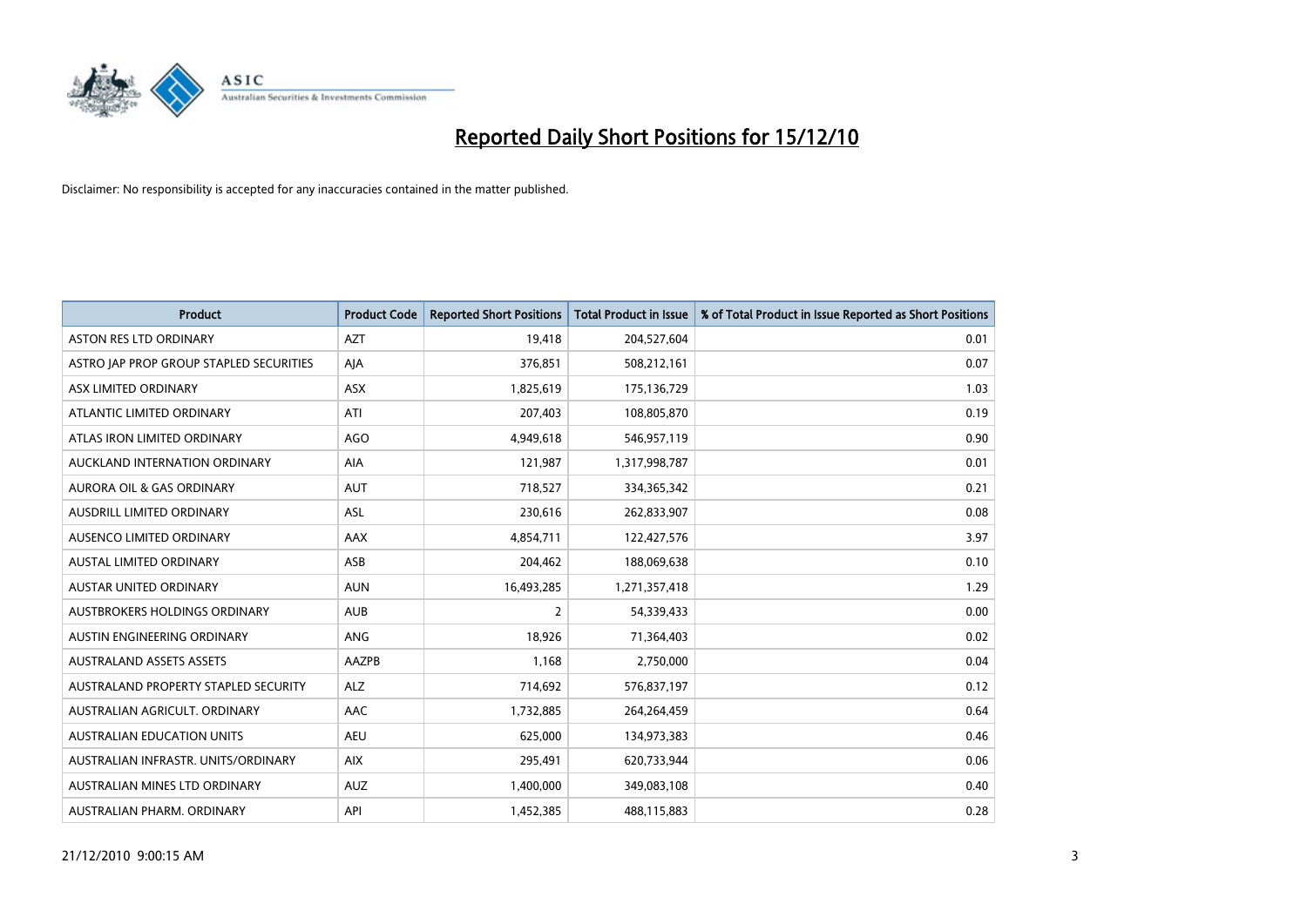

| <b>Product</b>                       | <b>Product Code</b> | <b>Reported Short Positions</b> | Total Product in Issue | % of Total Product in Issue Reported as Short Positions |
|--------------------------------------|---------------------|---------------------------------|------------------------|---------------------------------------------------------|
| AUTOMOTIVE HOLDINGS ORDINARY         | <b>AHE</b>          | 279,702                         | 226,387,577            | 0.12                                                    |
| AVEXA LIMITED ORDINARY               | <b>AVX</b>          | 243,657                         | 847,688,779            | 0.03                                                    |
| AVOCA RESOURCES ORDINARY             | <b>AVO</b>          | 149,244                         | 302,599,660            | 0.05                                                    |
| AWE LIMITED ORDINARY                 | <b>AWE</b>          | 5,399,231                       | 521,871,941            | 1.03                                                    |
| AXA ASIA PACIFIC ORDINARY            | <b>AXA</b>          | 1.118.149                       | 2,067,095,545          | 0.05                                                    |
| <b>BANDANNA ENERGY ORDINARY</b>      | <b>BND</b>          | 20,099                          | 370,262,159            | 0.01                                                    |
| BANK OF QUEENSLAND. ORDINARY         | <b>BOO</b>          | 1,117,241                       | 222,072,957            | 0.51                                                    |
| <b>BANNERMAN RESOURCES ORDINARY</b>  | <b>BMN</b>          | 146,200                         | 204,435,934            | 0.07                                                    |
| <b>BASS STRAIT OIL CO ORDINARY</b>   | <b>BAS</b>          | 1,482                           | 291,030,250            | 0.00                                                    |
| <b>BATHURST RESOURCES ORDINARY</b>   | <b>BTU</b>          | 2,970,453                       | 608,186,983            | 0.49                                                    |
| <b>BAUXITE RESOURCE LTD ORDINARY</b> | <b>BAU</b>          | 35,697                          | 234,379,896            | 0.02                                                    |
| <b>BC IRON LIMITED ORDINARY</b>      | <b>BCI</b>          | 21,500                          | 88,561,000             | 0.02                                                    |
| BEACH ENERGY LIMITED ORDINARY        | <b>BPT</b>          | 5,145,128                       | 1,099,021,290          | 0.47                                                    |
| BENDIGO AND ADELAIDE ORDINARY        | <b>BEN</b>          | 4,598,814                       | 357,588,814            | 1.26                                                    |
| BERKELEY RESOURCES ORDINARY          | <b>BKY</b>          | 383,531                         | 141,791,018            | 0.27                                                    |
| <b>BHP BILLITON LIMITED ORDINARY</b> | <b>BHP</b>          | 26,235,977                      | 3,356,081,497          | 0.76                                                    |
| <b>BILLABONG ORDINARY</b>            | <b>BBG</b>          | 8,149,043                       | 253,613,826            | 3.20                                                    |
| <b>BIOTA HOLDINGS ORDINARY</b>       | <b>BTA</b>          | 1,715,516                       | 180,691,377            | 0.95                                                    |
| <b>BISALLOY STEEL ORDINARY</b>       | <b>BIS</b>          | 84,480                          | 216,455,965            | 0.04                                                    |
| BKI INVESTMENT LTD ORDINARY          | BKI                 | 508                             | 420,919,092            | 0.00                                                    |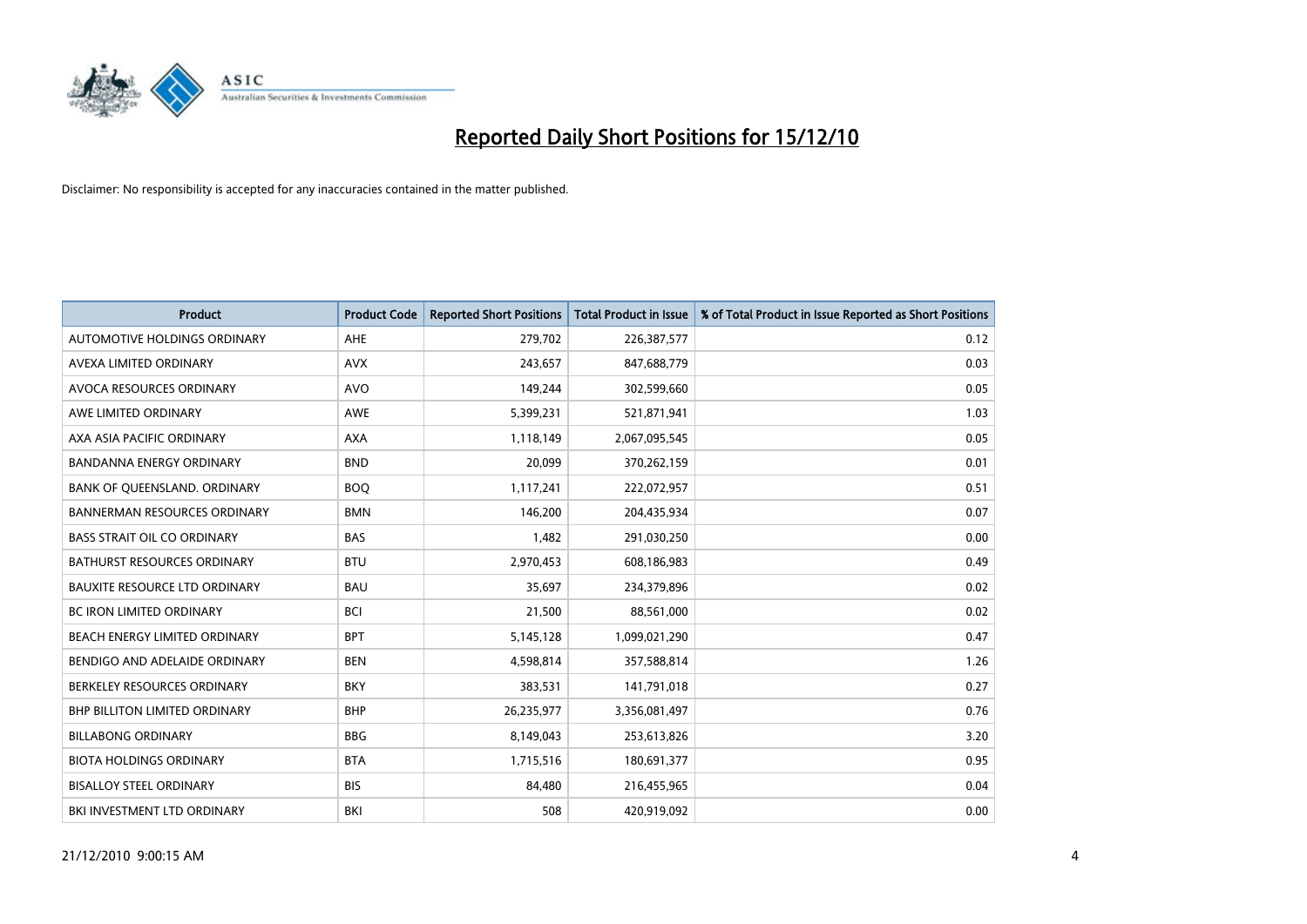

| <b>Product</b>                           | <b>Product Code</b> | <b>Reported Short Positions</b> | <b>Total Product in Issue</b> | % of Total Product in Issue Reported as Short Positions |
|------------------------------------------|---------------------|---------------------------------|-------------------------------|---------------------------------------------------------|
| <b>BLACKTHORN RESOURCES ORDINARY</b>     | <b>BTR</b>          | 35,848                          | 106,885,300                   | 0.03                                                    |
| <b>BLUESCOPE STEEL LTD ORDINARY</b>      | <b>BSL</b>          | 23,333,624                      | 1,842,207,385                 | 1.26                                                    |
| <b>BOART LONGYEAR ORDINARY</b>           | <b>BLY</b>          | 4,366,112                       | 461,163,412                   | 0.94                                                    |
| <b>BOOM LOGISTICS ORDINARY</b>           | <b>BOL</b>          | 337,999                         | 461,500,712                   | 0.07                                                    |
| <b>BORAL LIMITED, ORDINARY</b>           | <b>BLD</b>          | 24,925,882                      | 724,446,767                   | 3.45                                                    |
| BOTSWANA METALS LTD ORDINARY             | <b>BML</b>          | 7,000                           | 106,421,094                   | 0.01                                                    |
| <b>BOW ENERGY LIMITED ORDINARY</b>       | <b>BOW</b>          | 68.427                          | 322,927,187                   | 0.03                                                    |
| <b>BRADKEN LIMITED ORDINARY</b>          | <b>BKN</b>          | 498,746                         | 139,639,929                   | 0.37                                                    |
| <b>BRAMBLES LIMITED ORDINARY</b>         | <b>BXB</b>          | 8,760,988                       | 1,434,478,107                 | 0.60                                                    |
| <b>BREVILLE GROUP LTD ORDINARY</b>       | <b>BRG</b>          | 2,740                           | 129,615,322                   | 0.00                                                    |
| <b>BRICKWORKS LIMITED ORDINARY</b>       | <b>BKW</b>          | 19,599                          | 147,567,333                   | 0.01                                                    |
| <b>BROCKMAN RESOURCES ORDINARY</b>       | <b>BRM</b>          | 180,553                         | 142,963,151                   | 0.14                                                    |
| <b>BUNNINGS WAREHOUSE ORDINARY UNITS</b> | <b>BWP</b>          | 450,932                         | 427,042,646                   | 0.09                                                    |
| <b>BURU ENERGY ORDINARY</b>              | <b>BRU</b>          | 155,589                         | 182,780,549                   | 0.09                                                    |
| CABCHARGE AUSTRALIA ORDINARY             | CAB                 | 1,009,991                       | 120,437,014                   | 0.84                                                    |
| CALTEX AUSTRALIA ORDINARY                | <b>CTX</b>          | 5,468,816                       | 270,000,000                   | 2.01                                                    |
| <b>CAMPBELL BROTHERS ORDINARY</b>        | CPB                 | 155,885                         | 66,959,593                    | 0.25                                                    |
| CAPE LAMBERT RES LTD ORDINARY            | <b>CFE</b>          | 1,148,014                       | 588,652,832                   | 0.19                                                    |
| <b>CARBON ENERGY ORDINARY</b>            | <b>CNX</b>          | 1,527,960                       | 609,747,650                   | 0.24                                                    |
| <b>CARDNO LIMITED ORDINARY</b>           | <b>CDD</b>          | 13,861                          | 105,797,439                   | 0.01                                                    |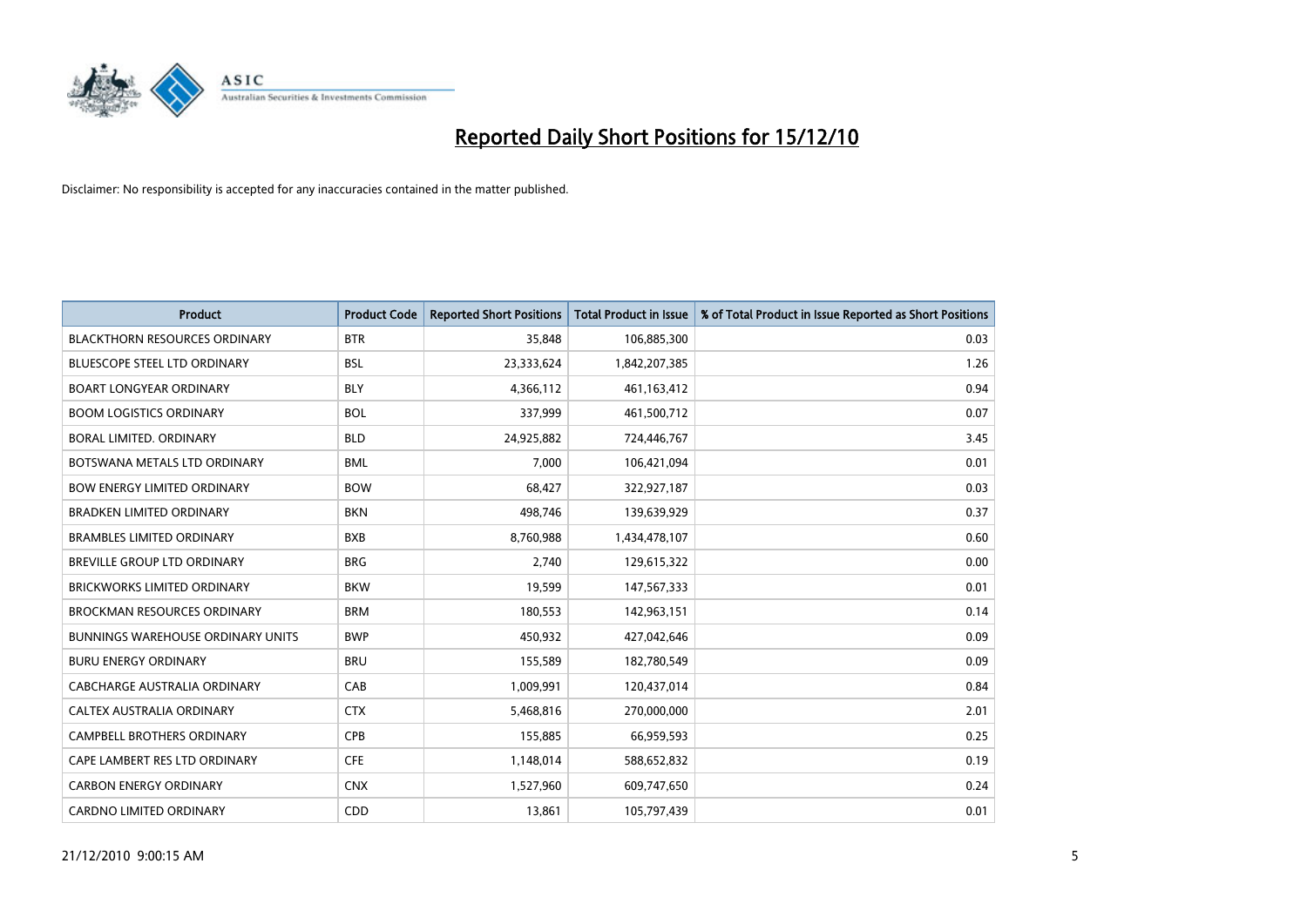

| <b>Product</b>                                | <b>Product Code</b> | <b>Reported Short Positions</b> | Total Product in Issue | % of Total Product in Issue Reported as Short Positions |
|-----------------------------------------------|---------------------|---------------------------------|------------------------|---------------------------------------------------------|
| CARNARVON PETROLEUM ORDINARY                  | <b>CVN</b>          | 85,559                          | 687,820,634            | 0.02                                                    |
| CARNEGIE WAVE ENERGY ORDINARY                 | <b>CWE</b>          | 83,000                          | 565,237,627            | 0.01                                                    |
| <b>CARPATHIAN RESOURCES ORDINARY</b>          | <b>CPN</b>          | 75,000                          | 265,533,501            | 0.03                                                    |
| CARPENTARIA EXP. LTD ORDINARY                 | CAP                 | 9,777                           | 94,191,301             | 0.01                                                    |
| CARSALES.COM LTD ORDINARY                     | <b>CRZ</b>          | 2,760,849                       | 233,973,300            | 1.18                                                    |
| CASH CONVERTERS ORD/DIV ACCESS                | CCV                 | 103,727                         | 379,761,025            | 0.02                                                    |
| <b>CASPIAN OIL &amp; GAS ORDINARY</b>         | <b>CIG</b>          | 50.000                          | 1,331,500,513          | 0.00                                                    |
| CATALPA RESOURCES ORDINARY                    | CAH                 | 89,514                          | 162,832,907            | 0.06                                                    |
| CEC GROUP LIMITED ORDINARY                    | <b>CEG</b>          | 1,750                           | 79,662,662             | 0.00                                                    |
| <b>CELLNET GROUP ORDINARY</b>                 | <b>CLT</b>          | 1,342                           | 69,875,723             | 0.00                                                    |
| CENTRAL PETROLEUM ORDINARY                    | <b>CTP</b>          | 11,455                          | 982,298,842            | 0.00                                                    |
| <b>CENTRO PROPERTIES UNITS/ORD STAPLED</b>    | <b>CNP</b>          | 331,995                         | 972,414,514            | 0.03                                                    |
| <b>CENTRO RETAIL GROUP STAPLED SECURITIES</b> | <b>CER</b>          | 773,321                         | 2,286,399,424          | 0.03                                                    |
| <b>CERAMIC FUEL CELLS ORDINARY</b>            | <b>CFU</b>          | 425,954                         | 1,201,353,566          | 0.04                                                    |
| <b>CFS RETAIL PROPERTY UNITS</b>              | <b>CFX</b>          | 28,550,823                      | 2,825,628,530          | 1.00                                                    |
| CHALICE GOLD MINES ORDINARY                   | <b>CHN</b>          | 94,500                          | 211,455,886            | 0.04                                                    |
| CHALLENGER DIV.PRO. STAPLED UNITS             | <b>CDI</b>          | 55,874                          | 913,426,007            | 0.00                                                    |
| CHALLENGER INFRAST. STAPLED UNITS             | <b>CIF</b>          | 9,716                           | 316,223,785            | 0.00                                                    |
| <b>CHALLENGER LIMITED ORDINARY</b>            | CGF                 | 6,986,200                       | 502,403,359            | 1.38                                                    |
| CHANDLER MACLEOD LTD ORDINARY                 | <b>CMG</b>          | 11,970                          | 422,031,685            | 0.00                                                    |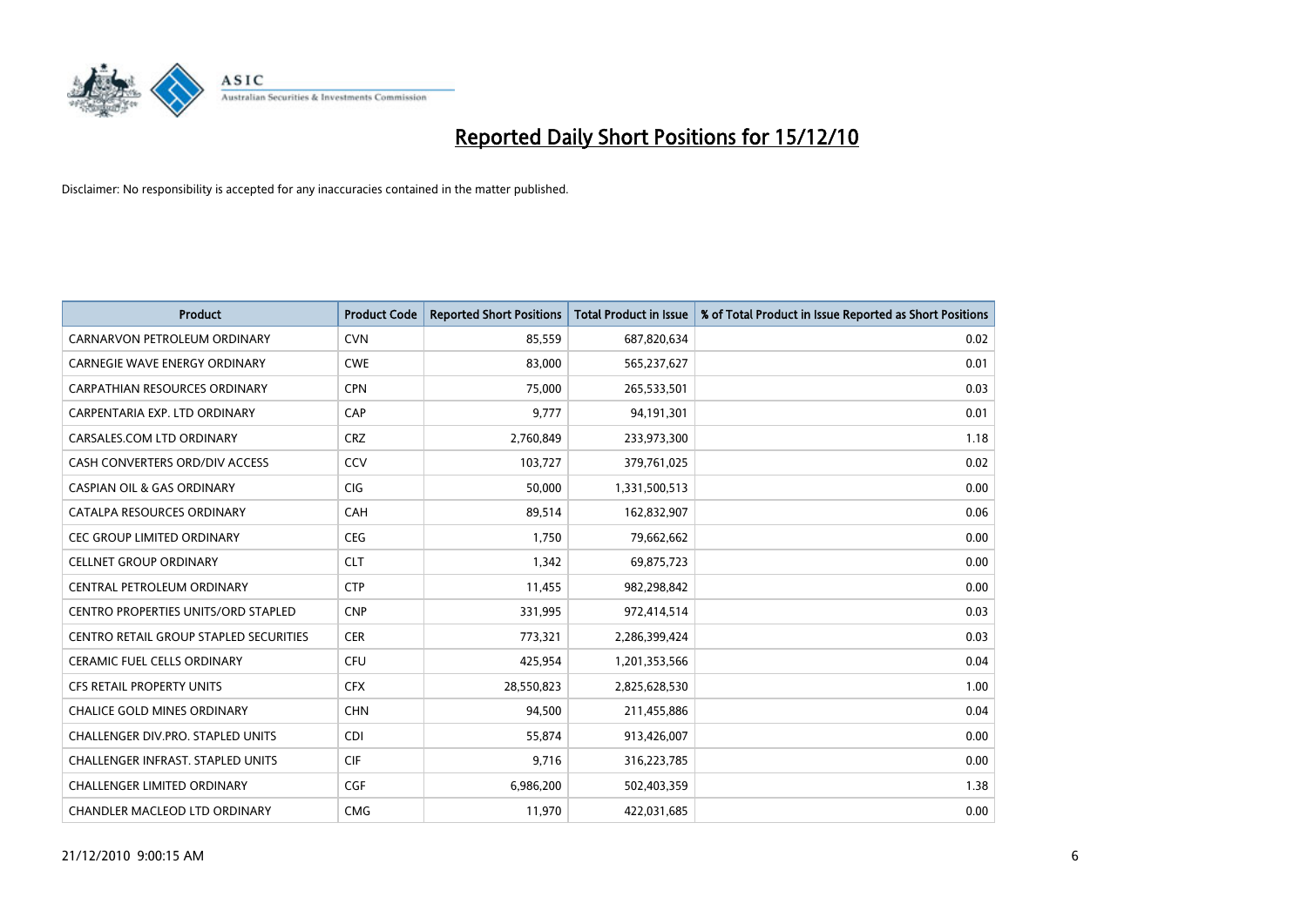

| <b>Product</b>                          | <b>Product Code</b> | <b>Reported Short Positions</b> | <b>Total Product in Issue</b> | % of Total Product in Issue Reported as Short Positions |
|-----------------------------------------|---------------------|---------------------------------|-------------------------------|---------------------------------------------------------|
| CHARTER HALL GROUP STAPLED US PROHIBIT. | CHC                 | 734,744                         | 306,341,814                   | 0.24                                                    |
| <b>CHARTER HALL OFFICE UNIT</b>         | COO                 | 588,003                         | 493,319,730                   | 0.12                                                    |
| <b>CHARTER HALL RETAIL UNITS</b>        | <b>COR</b>          | 145,586                         | 305,810,723                   | 0.04                                                    |
| CHEMGENEX PHARMACEUT ORDINARY           | <b>CXS</b>          | 195,195                         | 283,348,870                   | 0.07                                                    |
| <b>CITADEL RESOURCE GRP ORDINARY</b>    | CGG                 | 1,850,483                       | 2,394,333,467                 | 0.07                                                    |
| CITIGOLD CORP LTD ORDINARY              | <b>CTO</b>          | 2,070,886                       | 1,040,278,301                 | 0.20                                                    |
| CLINUVEL PHARMACEUT. ORDINARY           | <b>CUV</b>          | 4,127                           | 30,344,956                    | 0.01                                                    |
| <b>CLOUGH LIMITED ORDINARY</b>          | <b>CLO</b>          | 386,870                         | 770,906,269                   | 0.04                                                    |
| <b>COAL &amp; ALLIED ORDINARY</b>       | <b>CNA</b>          | 6.854                           | 86,584,735                    | 0.01                                                    |
| COAL OF AFRICA LTD ORDINARY             | <b>CZA</b>          | 1,664,443                       | 530,514,663                   | 0.30                                                    |
| COALSPUR MINES LTD ORDINARY             | <b>CPL</b>          | 1,903,020                       | 482,857,575                   | 0.40                                                    |
| COCA-COLA AMATIL ORDINARY               | <b>CCL</b>          | 3,823,038                       | 756,003,067                   | 0.48                                                    |
| COCHLEAR LIMITED ORDINARY               | <b>COH</b>          | 919,619                         | 56,666,632                    | 1.61                                                    |
| <b>COCKATOO COAL ORDINARY</b>           | <b>COK</b>          | 1,833,683                       | 970,036,951                   | 0.18                                                    |
| <b>COFFEY INTERNATIONAL ORDINARY</b>    | <b>COF</b>          | 20,466                          | 132,577,523                   | 0.01                                                    |
| COMMONWEALTH BANK, ORDINARY             | <b>CBA</b>          | 14,011,013                      | 1,548,882,074                 | 0.88                                                    |
| COMMONWEALTH PROP ORDINARY UNITS        | <b>CPA</b>          | 44,104,759                      | 2,341,356,439                 | 1.90                                                    |
| <b>COMPASS RESOURCES ORDINARY</b>       | <b>CMR</b>          | 101,480                         | 147,402,920                   | 0.07                                                    |
| <b>COMPUTERSHARE LTD ORDINARY</b>       | <b>CPU</b>          | 4,677,757                       | 555,664,059                   | 0.83                                                    |
| CONNECTEAST GROUP STAPLED               | <b>CEU</b>          | 40,497,594                      | 3,940,145,951                 | 1.03                                                    |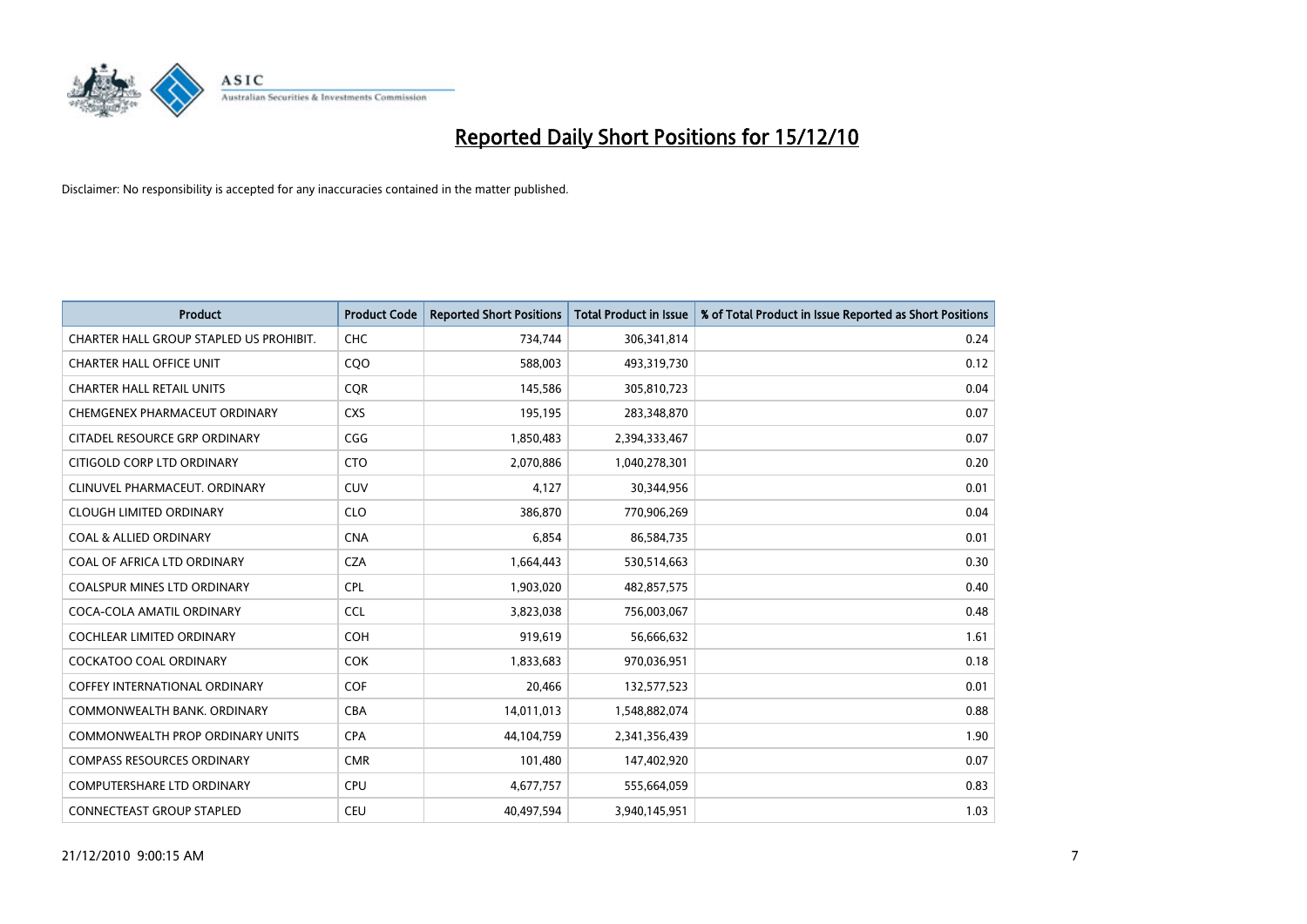

| <b>Product</b>                           | <b>Product Code</b> | <b>Reported Short Positions</b> | Total Product in Issue | % of Total Product in Issue Reported as Short Positions |
|------------------------------------------|---------------------|---------------------------------|------------------------|---------------------------------------------------------|
| CONSOLIDATED MEDIA, ORDINARY             | <b>CMJ</b>          | 2,709,291                       | 561,834,996            | 0.49                                                    |
| CONTANGO MICROCAP ORDINARY               | <b>CTN</b>          | 7,500                           | 145,708,783            | 0.01                                                    |
| COOPER ENERGY LTD ORDINARY               | <b>COE</b>          | 104,399                         | 292,576,001            | 0.04                                                    |
| COPPER STRIKE LTD ORDINARY               | <b>CSE</b>          | 714                             | 129,455,571            | 0.00                                                    |
| <b>CORDLIFE LIMITED ORDINARY</b>         | CBB                 |                                 | 145,360,920            | 0.00                                                    |
| <b>COUNT FINANCIAL ORDINARY</b>          | COU                 | 6,925                           | 262,212,976            | 0.00                                                    |
| <b>CRANE GROUP LIMITED ORDINARY</b>      | <b>CRG</b>          | 1,643,474                       | 79,110,667             | 2.07                                                    |
| <b>CROMWELL GROUP STAPLED SECURITIES</b> | <b>CMW</b>          | 192,643                         | 910,985,951            | 0.02                                                    |
| CROWN LIMITED ORDINARY                   | <b>CWN</b>          | 2,752,872                       | 754,131,800            | 0.35                                                    |
| <b>CSG LIMITED ORDINARY</b>              | CSV                 | 637,216                         | 244,878,695            | 0.25                                                    |
| <b>CSL LIMITED ORDINARY</b>              | <b>CSL</b>          | 10,845,916                      | 547,982,913            | 1.94                                                    |
| <b>CSR LIMITED ORDINARY</b>              | <b>CSR</b>          | 3,967,988                       | 1,517,909,514          | 0.26                                                    |
| <b>CUDECO LIMITED ORDINARY</b>           | CDU                 | 960.003                         | 145,412,643            | 0.66                                                    |
| <b>CUSTOMERS LIMITED ORDINARY</b>        | CUS                 | 80.690                          | 134,869,357            | 0.06                                                    |
| DART ENERGY LTD ORDINARY                 | <b>DTE</b>          | 11,668,548                      | 538,188,184            | 2.17                                                    |
| DAVID JONES LIMITED ORDINARY             | <b>DIS</b>          | 11,845,770                      | 514,034,694            | 2.32                                                    |
| <b>DECMIL GROUP LIMITED ORDINARY</b>     | <b>DCG</b>          | 17,397                          | 124,204,568            | 0.01                                                    |
| DEEP YELLOW LIMITED ORDINARY             | <b>DYL</b>          | 96,820                          | 1,125,814,458          | 0.01                                                    |
| DEVINE LIMITED ORDINARY                  | <b>DVN</b>          | 1,000                           | 634,918,223            | 0.00                                                    |
| DEXUS PROPERTY GROUP STAPLED UNITS       | <b>DXS</b>          | 6,613,268                       | 4,839,024,176          | 0.13                                                    |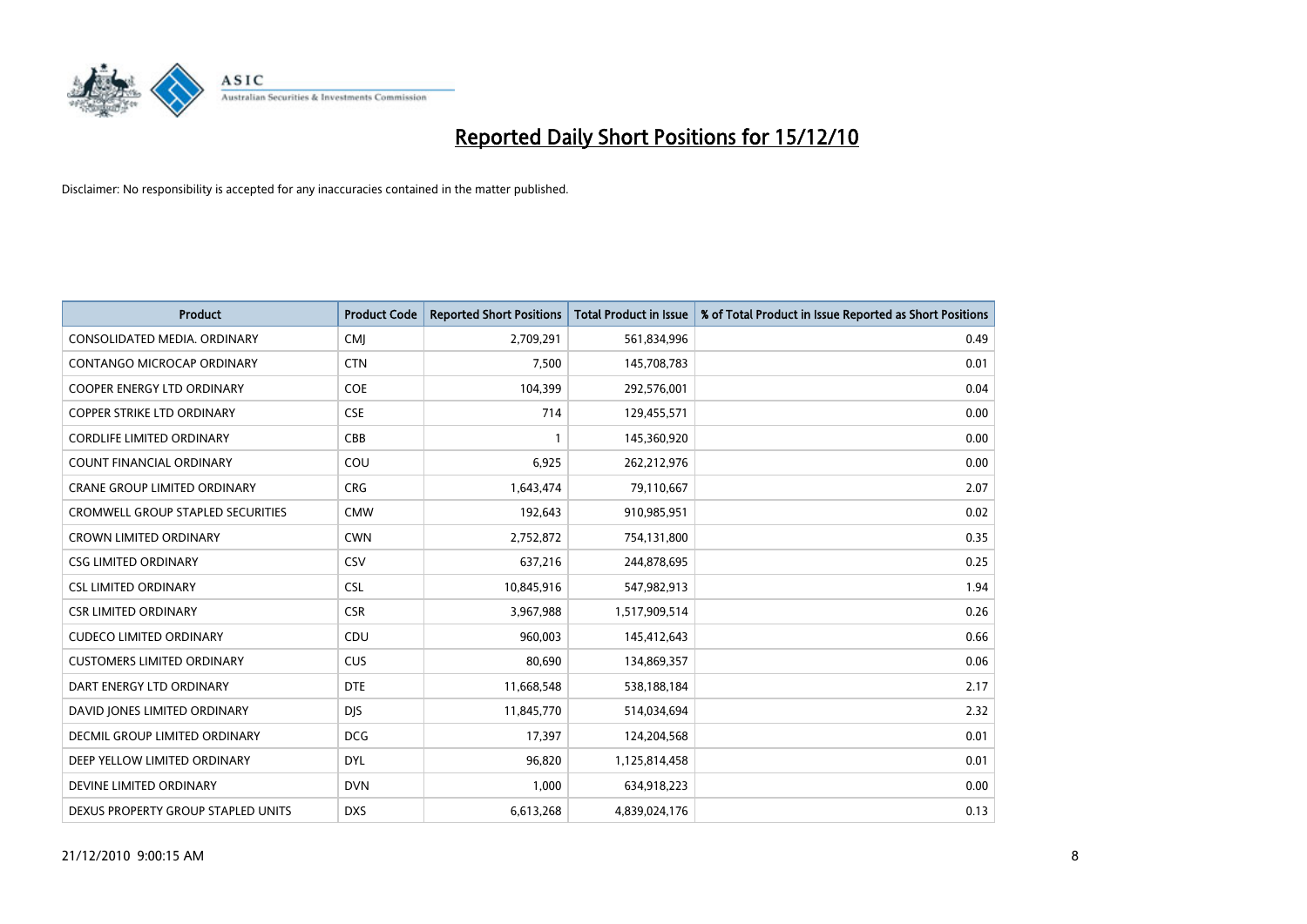

| <b>Product</b>                       | <b>Product Code</b> | <b>Reported Short Positions</b> | Total Product in Issue | % of Total Product in Issue Reported as Short Positions |
|--------------------------------------|---------------------|---------------------------------|------------------------|---------------------------------------------------------|
| DISCOVERY METALS LTD ORDINARY        | <b>DML</b>          | 257,259                         | 435,878,231            | 0.05                                                    |
| DOMINION MINING ORDINARY             | <b>DOM</b>          | 190,430                         | 103,520,259            | 0.17                                                    |
| DOMINO PIZZA ENTERPR ORDINARY        | <b>DMP</b>          | 3                               | 68,407,674             | 0.00                                                    |
| DOWNER EDI LIMITED ORDINARY          | <b>DOW</b>          | 1,839,951                       | 343,178,483            | 0.53                                                    |
| DRILLSEARCH ENERGY ORDINARY          | <b>DLS</b>          | 500,000                         | 2,058,079,563          | 0.02                                                    |
| DUET GROUP STAPLED US PROHIBIT.      | <b>DUE</b>          | 2,673,984                       | 887,304,690            | 0.31                                                    |
| DULUXGROUP LIMITED ORDINARY          | <b>DLX</b>          | 974,003                         | 367,456,259            | 0.26                                                    |
| DWS ADVANCED ORDINARY                | <b>DWS</b>          | 115,615                         | 132,362,763            | 0.09                                                    |
| DYESOL LIMITED ORDINARY              | <b>DYE</b>          | 340,000                         | 143,379,333            | 0.24                                                    |
| <b>EASTERN STAR GAS ORDINARY</b>     | <b>ESG</b>          | 2,690,984                       | 991,567,041            | 0.25                                                    |
| EDT RETAIL TRUST UNITS               | <b>EDT</b>          | 99,457                          | 4,700,290,868          | 0.00                                                    |
| <b>ELDERS LIMITED ORDINARY</b>       | <b>ELD</b>          | 14,799,215                      | 448,598,480            | 3.29                                                    |
| ELDORADO GOLD CORP CDI 1:1           | EAU                 | 23,590                          | 20,699,344             | 0.11                                                    |
| ELIXIR PETROLEUM LTD ORDINARY        | <b>EXR</b>          | 324,400                         | 188,988,472            | 0.17                                                    |
| <b>EMECO HOLDINGS ORDINARY</b>       | <b>EHL</b>          | 196,884                         | 631,237,586            | 0.03                                                    |
| ENERGY RESOURCES ORDINARY 'A'        | <b>ERA</b>          | 1,659,393                       | 190,737,934            | 0.87                                                    |
| <b>ENERGY WORLD CORPOR. ORDINARY</b> | <b>EWC</b>          | 8,255,781                       | 1,561,166,672          | 0.53                                                    |
| ENTEK ENERGY LTD ORDINARY            | <b>ETE</b>          | 489,903                         | 287,692,535            | 0.17                                                    |
| <b>ENTELLECT SOLUTIONS ORDINARY</b>  | <b>ESN</b>          | 464,050                         | 1,740,334,200          | 0.03                                                    |
| ENVESTRA LIMITED ORDINARY            | ENV                 | 1,964,806                       | 1,430,398,609          | 0.15                                                    |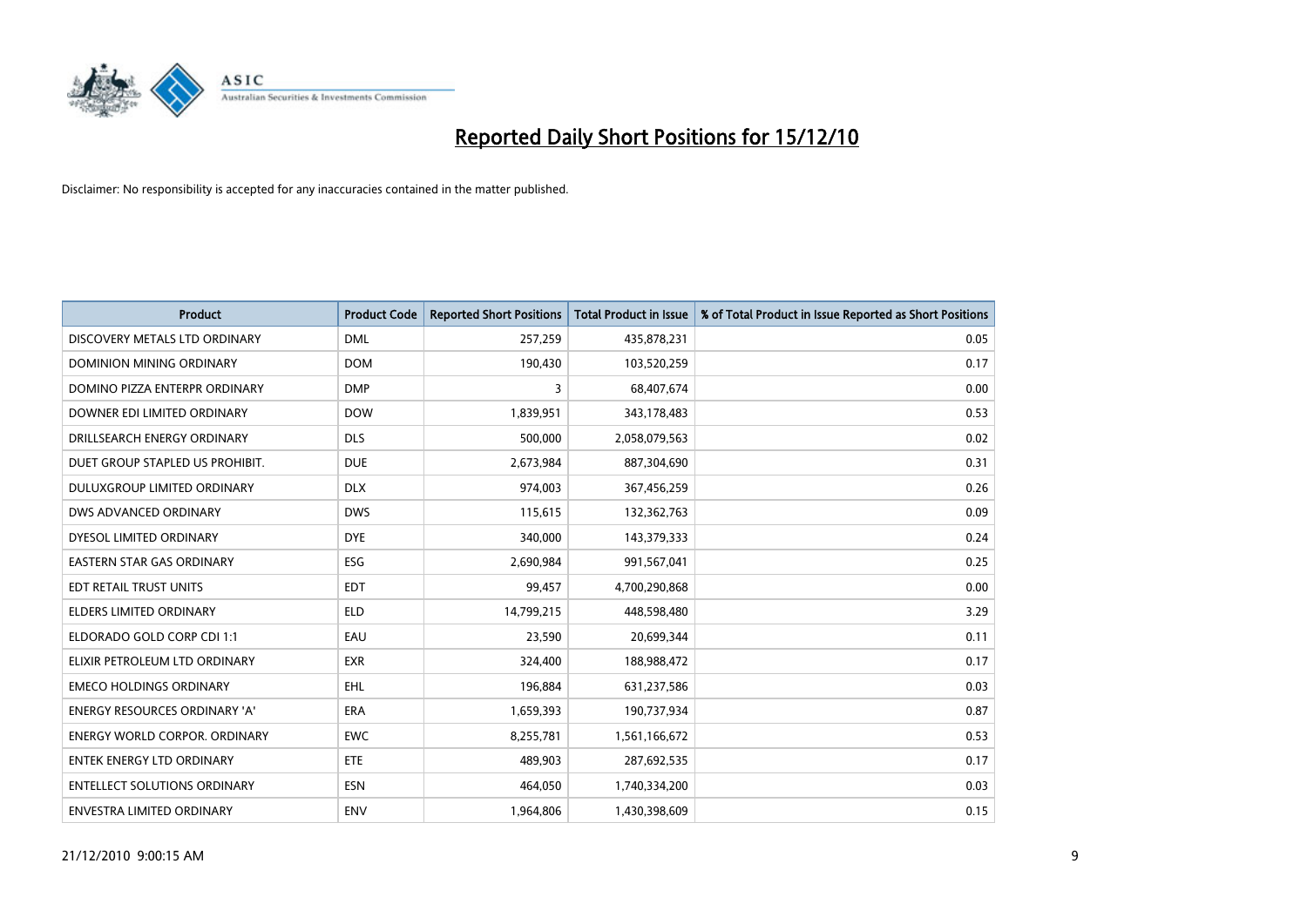

| <b>Product</b>                            | <b>Product Code</b> | <b>Reported Short Positions</b> | <b>Total Product in Issue</b> | % of Total Product in Issue Reported as Short Positions |
|-------------------------------------------|---------------------|---------------------------------|-------------------------------|---------------------------------------------------------|
| EQUINOX MINERALS LTD CHESS DEPOSITARY INT | EON                 | 7,761,176                       | 709,143,211                   | 1.09                                                    |
| EVEREST FINANCIAL ORDINARY                | <b>EFG</b>          | 4,300                           | 251,442,316                   | 0.00                                                    |
| EXTRACT RESOURCES ORDINARY                | <b>EXT</b>          | 473,635                         | 243,302,298                   | 0.19                                                    |
| FAIRFAX MEDIA LTD ORDINARY                | <b>FXI</b>          | 298,458,754                     | 2,351,955,725                 | 12.68                                                   |
| <b>FANTASTIC HOLDINGS ORDINARY</b>        | <b>FAN</b>          | 3,000                           | 102,693,495                   | 0.00                                                    |
| FERRAUS LIMITED ORDINARY                  | <b>FRS</b>          | 1,376                           | 205,700,890                   | 0.00                                                    |
| FISHER & PAYKEL APP. ORDINARY             | <b>FPA</b>          | 10,745,752                      | 724,235,162                   | 1.49                                                    |
| FISHER & PAYKEL H. ORDINARY               | <b>FPH</b>          | 2,340,323                       | 517,811,812                   | 0.46                                                    |
| FKP PROPERTY GROUP STAPLED SECURITIES     | <b>FKP</b>          | 5,385,982                       | 1,174,033,185                 | 0.45                                                    |
| FLEETWOOD CORP ORDINARY                   | <b>FWD</b>          | 93,940                          | 57,281,484                    | 0.17                                                    |
| FLETCHER BUILDING ORDINARY                | <b>FBU</b>          | 1,065,515                       | 611,250,393                   | 0.17                                                    |
| FLEXIGROUP LIMITED ORDINARY               | <b>FXL</b>          | 81,571                          | 275,472,492                   | 0.03                                                    |
| <b>FLIGHT CENTRE ORDINARY</b>             | <b>FLT</b>          | 2,660,011                       | 99,789,746                    | 2.68                                                    |
| FLINDERS MINES LTD ORDINARY               | <b>FMS</b>          | 21,438,809                      | 1,820,149,571                 | 1.19                                                    |
| <b>FORGE GROUP LIMITED ORDINARY</b>       | <b>FGE</b>          | 6,330                           | 82,844,014                    | 0.01                                                    |
| FORTE ENERGY NL ORDINARY                  | <b>FTE</b>          | 2,658,986                       | 582,658,031                   | 0.46                                                    |
| FORTESCUE METALS GRP ORDINARY             | <b>FMG</b>          | 8,728,670                       | 3,112,442,409                 | 0.27                                                    |
| <b>FOSTER'S GROUP ORDINARY</b>            | FGL                 | 3,924,167                       | 1,935,386,127                 | 0.22                                                    |
| FTD CORPORATION ORDINARY                  | <b>FTD</b>          | 8,088                           | 100,421,069                   | 0.01                                                    |
| <b>FUNTASTIC LIMITED ORDINARY</b>         | <b>FUN</b>          | 322,528                         | 340,997,682                   | 0.09                                                    |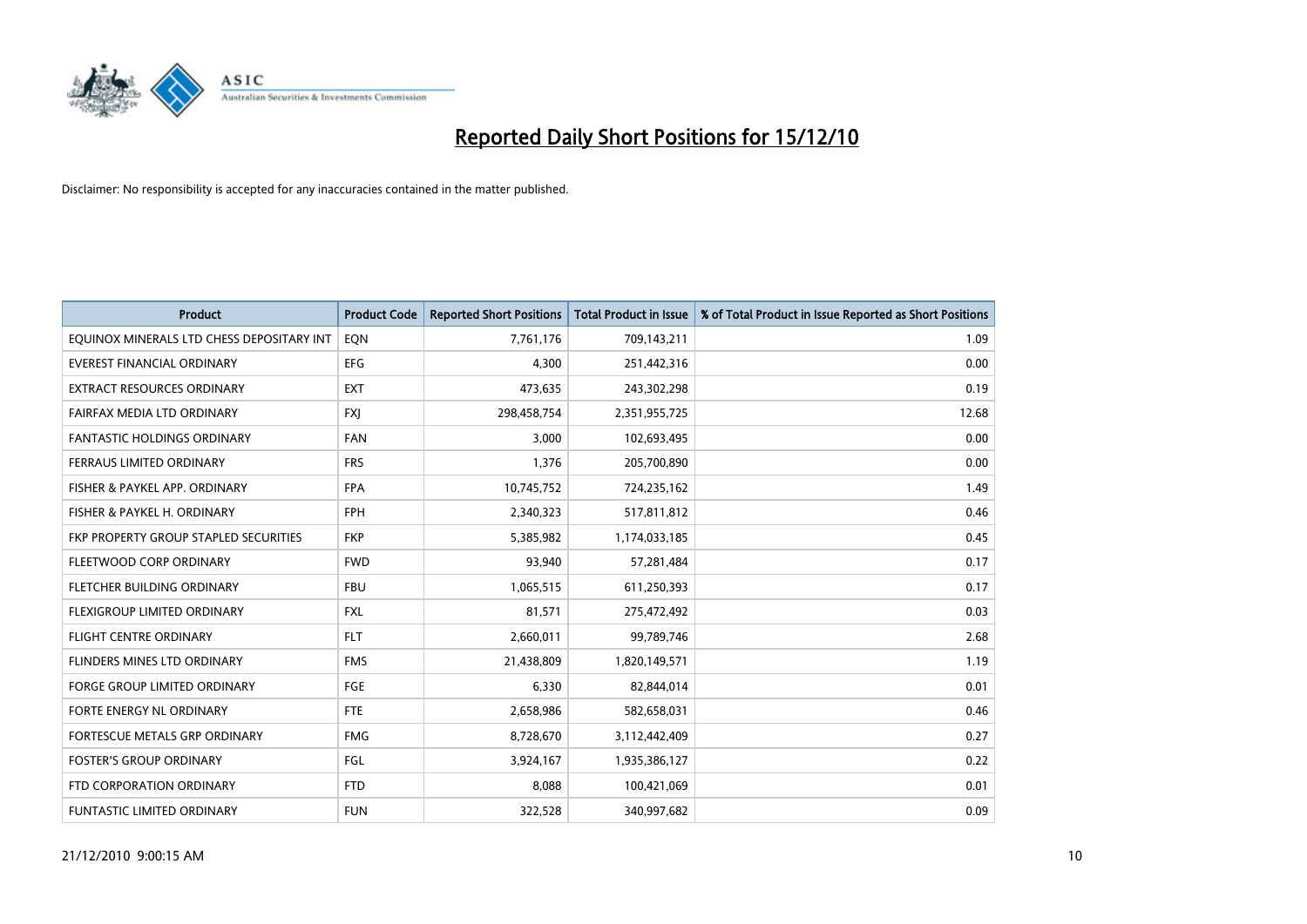

| <b>Product</b>                                   | <b>Product Code</b> | <b>Reported Short Positions</b> | Total Product in Issue | % of Total Product in Issue Reported as Short Positions |
|--------------------------------------------------|---------------------|---------------------------------|------------------------|---------------------------------------------------------|
| <b>G.U.D. HOLDINGS ORDINARY</b>                  | <b>GUD</b>          | 300,788                         | 68,426,721             | 0.45                                                    |
| <b>GALAXY RESOURCES ORDINARY</b>                 | <b>GXY</b>          | 646,234                         | 191,903,358            | 0.32                                                    |
| <b>GEODYNAMICS LIMITED ORDINARY</b>              | GDY                 | 235,193                         | 293,047,456            | 0.08                                                    |
| <b>GINDALBIE METALS LTD ORDINARY</b>             | <b>GBG</b>          | 9,062,614                       | 935,215,590            | 0.96                                                    |
| <b>GIRALIA RESOURCES NL ORDINARY</b>             | GIR                 | 311,750                         | 181,160,170            | 0.17                                                    |
| <b>GLOBAL MINING ORDINARY</b>                    | <b>GMI</b>          | 8,951                           | 191,820,968            | 0.00                                                    |
| <b>GLOUCESTER COAL ORDINARY</b>                  | <b>GCL</b>          | 256,800                         | 140,447,062            | 0.18                                                    |
| <b>GME RESOURCES LTD ORDINARY</b>                | <b>GME</b>          | 800                             | 302,352,750            | 0.00                                                    |
| <b>GOLD ONE INT LTD ORDINARY</b>                 | GDO                 | 258,282                         | 806,875,987            | 0.03                                                    |
| <b>GOLDEN GATE PETROL ORDINARY</b>               | GGP                 | 11,538                          | 1,067,159,955          | 0.00                                                    |
| <b>GOLDEN WEST RESOURCE ORDINARY</b>             | <b>GWR</b>          | 1,617                           | 164,606,127            | 0.00                                                    |
| <b>GOODMAN FIELDER, ORDINARY</b>                 | <b>GFF</b>          | 14,765,107                      | 1,380,386,438          | 1.07                                                    |
| <b>GOODMAN GROUP STAPLED US PROHIBIT.</b>        | <b>GMG</b>          | 3,511,944                       | 6,369,751,394          | 0.05                                                    |
| <b>GPT GROUP STAPLED SEC.</b>                    | <b>GPT</b>          | 9,168,195                       | 1,855,529,431          | 0.48                                                    |
| <b>GRAINCORP LIMITED A CLASS ORDINARY</b>        | <b>GNC</b>          | 466,228                         | 198,318,900            | 0.23                                                    |
| <b>GRANGE RESOURCES. ORDINARY</b>                | <b>GRR</b>          | 1,537,718                       | 1,152,077,403          | 0.13                                                    |
| <b>GREENLAND MIN EN LTD ORDINARY</b>             | GGG                 | 1,687,365                       | 278,402,017            | 0.59                                                    |
| <b>GRYPHON MINERALS LTD ORDINARY</b>             | GRY                 | 65,901                          | 290,272,058            | 0.02                                                    |
| <b>GUINNESS PEAT GROUP. CHESS DEPOSITARY INT</b> | GPG                 | 55                              | 291,115,957            | 0.00                                                    |
| <b>GUNNS LIMITED ORDINARY</b>                    | <b>GNS</b>          | 14,462,753                      | 806,734,892            | 1.79                                                    |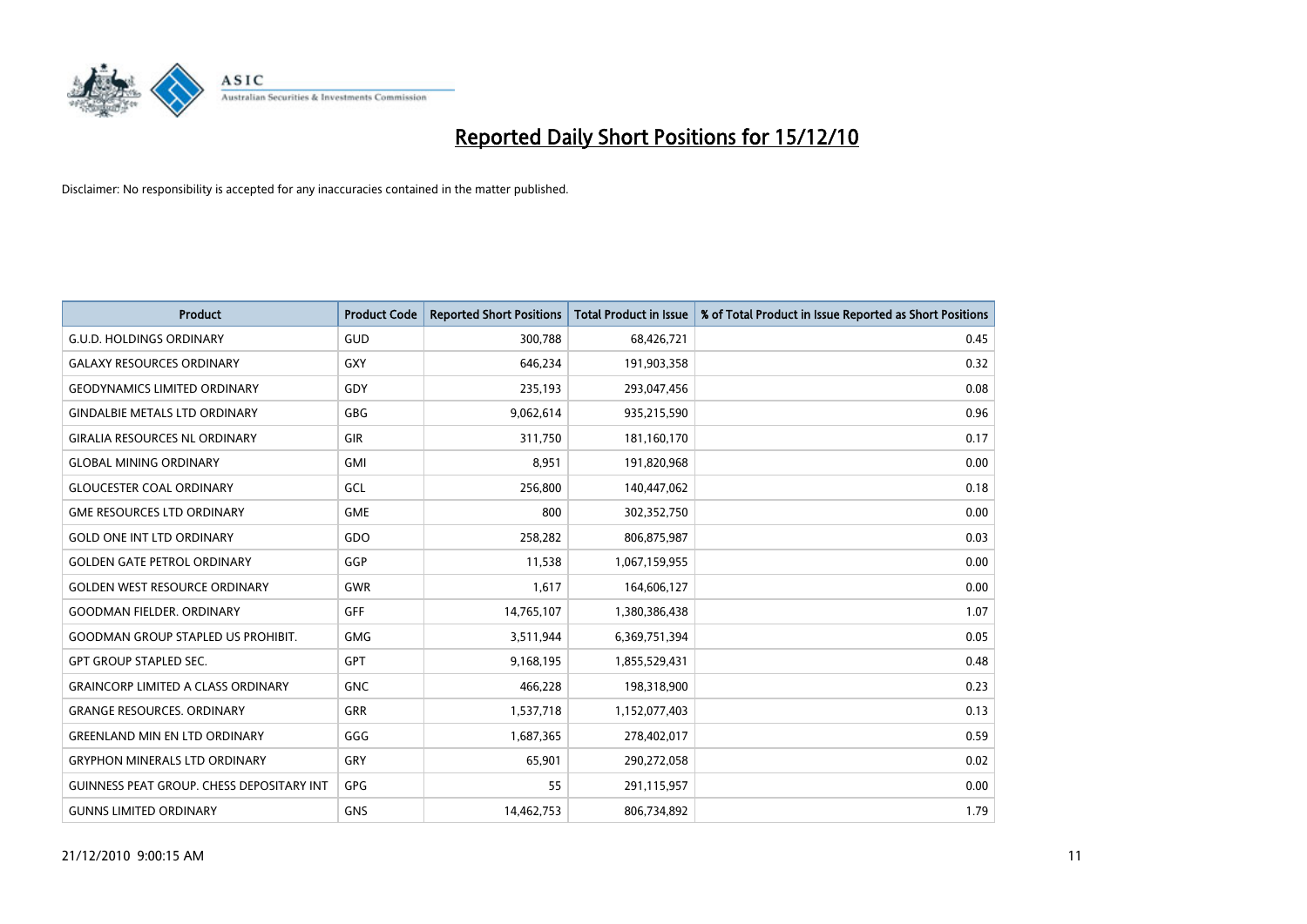

| <b>Product</b>                        | <b>Product Code</b> | <b>Reported Short Positions</b> | <b>Total Product in Issue</b> | % of Total Product in Issue Reported as Short Positions |
|---------------------------------------|---------------------|---------------------------------|-------------------------------|---------------------------------------------------------|
| <b>GWA GROUP LTD ORDINARY</b>         | <b>GWA</b>          | 2,921,061                       | 301,102,514                   | 0.99                                                    |
| HARVEY NORMAN ORDINARY                | <b>HVN</b>          | 31,557,193                      | 1,062,316,784                 | 2.96                                                    |
| HASTIE GROUP LIMITED ORDINARY         | <b>HST</b>          | 538,009                         | 239,781,419                   | 0.22                                                    |
| HASTINGS DIVERSIFIED STAPLED SECURITY | <b>HDF</b>          | 484,868                         | 518,300,758                   | 0.08                                                    |
| <b>HEARTWARE INT INC CDI 35:1</b>     | <b>HIN</b>          | 272,008                         | 66,059,280                    | 0.41                                                    |
| <b>HENDERSON GROUP CDI 1:1</b>        | <b>HGG</b>          | 5,523,269                       | 560,490,613                   | 0.97                                                    |
| HFA HOLDINGS LIMITED ORDINARY         | <b>HFA</b>          | 1,835,937                       | 469,330,170                   | 0.38                                                    |
| HIGHLANDS PACIFIC ORDINARY            | HIG                 | 2,382,804                       | 685,582,148                   | 0.35                                                    |
| HILLS HOLDINGS LTD ORDINARY           | <b>HIL</b>          | 266,337                         | 248,676,841                   | 0.09                                                    |
| HORIZON OIL LIMITED ORDINARY          | <b>HZN</b>          | 3,158,416                       | 1,130,311,515                 | 0.27                                                    |
| <b>ICON ENERGY LIMITED ORDINARY</b>   | <b>ICN</b>          | 67,000                          | 439,801,394                   | 0.02                                                    |
| <b>IINET LIMITED ORDINARY</b>         | <b>IIN</b>          | 1,093,890                       | 151,966,119                   | 0.72                                                    |
| <b>ILUKA RESOURCES ORDINARY</b>       | <b>ILU</b>          | 4,446,942                       | 418,700,517                   | 1.03                                                    |
| <b>IMDEX LIMITED ORDINARY</b>         | <b>IMD</b>          | 141                             | 197,047,128                   | 0.00                                                    |
| IMF (AUSTRALIA) LTD ORDINARY          | <b>IMF</b>          | 330,137                         | 122,496,819                   | 0.27                                                    |
| IMX RESOURCES LTD ORDINARY            | <b>IXR</b>          | 20,000                          | 262,552,803                   | 0.01                                                    |
| <b>INCITEC PIVOT ORDINARY</b>         | <b>IPL</b>          | 2,114,692                       | 1,628,730,107                 | 0.12                                                    |
| INDAGO RESOURCES LTD ORDINARY         | <b>IDG</b>          | 8,670                           | 7,604,030                     | 0.11                                                    |
| <b>INDEPENDENCE GROUP ORDINARY</b>    | <b>IGO</b>          | 1,126,057                       | 138,777,305                   | 0.81                                                    |
| INDOPHIL RESOURCES ORDINARY           | <b>IRN</b>          | 384,437                         | 471,445,763                   | 0.08                                                    |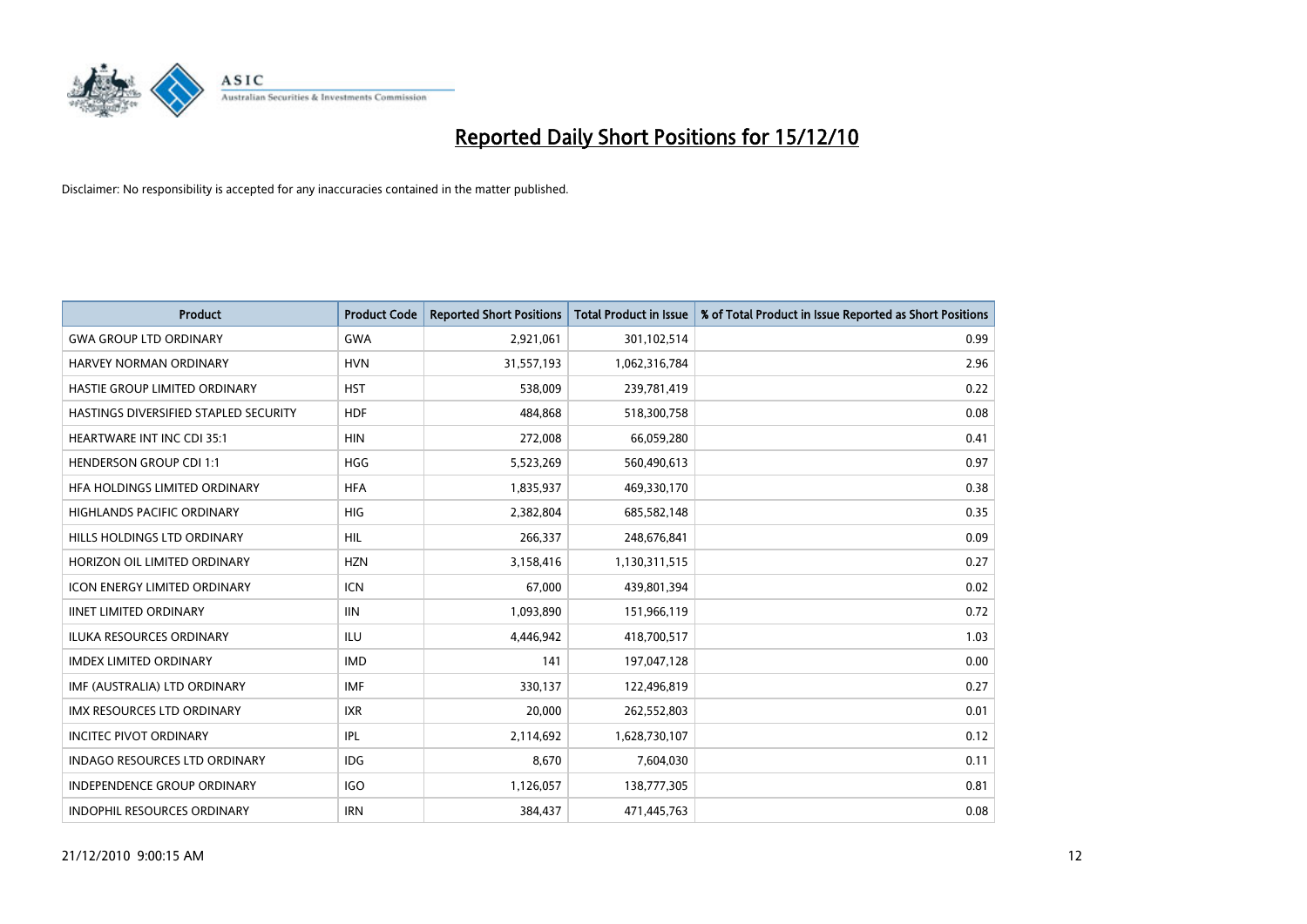

| <b>Product</b>                         | <b>Product Code</b> | <b>Reported Short Positions</b> | <b>Total Product in Issue</b> | % of Total Product in Issue Reported as Short Positions |
|----------------------------------------|---------------------|---------------------------------|-------------------------------|---------------------------------------------------------|
| <b>INDUSTREA LIMITED ORDINARY</b>      | IDL                 | 1,098,357                       | 363,878,295                   | 0.30                                                    |
| INFIGEN ENERGY STAPLED SECURITIES      | <b>IFN</b>          | 4,967,140                       | 761,222,569                   | 0.65                                                    |
| ING INDUSTRIAL FUND UNITS              | <b>IIF</b>          | 1,569,449                       | 2,592,249,647                 | 0.06                                                    |
| ING OFFICE FUND STAPLED SECURITIES     | <b>IOF</b>          | 3,716,700                       | 2,729,071,212                 | 0.12                                                    |
| ING RE COM GROUP STAPLED SECURITIES    | <b>ILF</b>          | 9,075                           | 441,029,194                   | 0.00                                                    |
| <b>INSURANCE AUSTRALIA ORDINARY</b>    | <b>IAG</b>          | 1,038,508                       | 2,079,034,021                 | 0.05                                                    |
| INTEGRA MINING LTD, ORDINARY           | <b>IGR</b>          | 4,461,278                       | 756,442,394                   | 0.59                                                    |
| <b>INTOLL GROUP STAPLED SECURITIES</b> | <b>ITO</b>          | 3,575,913                       | 2,261,732,048                 | 0.15                                                    |
| <b>INTREPID MINES ORDINARY</b>         | <b>IAU</b>          | 2,067,588                       | 497,307,670                   | 0.41                                                    |
| <b>INVOCARE LIMITED ORDINARY</b>       | <b>IVC</b>          | 1,094,588                       | 102,421,288                   | 1.06                                                    |
| ION LIMITED ORDINARY                   | <b>ION</b>          | 164,453                         | 256,365,105                   | 0.06                                                    |
| <b>IOOF HOLDINGS LTD ORDINARY</b>      | IFL.                | 1,613,888                       | 229,794,395                   | 0.69                                                    |
| <b>IRESS MARKET TECH. ORDINARY</b>     | <b>IRE</b>          | 2,186,173                       | 126,018,142                   | 1.74                                                    |
| <b>IRON ORE HOLDINGS ORDINARY</b>      | <b>IOH</b>          | 14,525                          | 137,525,126                   | 0.01                                                    |
| <b>IRON ROAD LTD ORDINARY</b>          | <b>IRD</b>          | 6.000                           | 99,675,985                    | 0.01                                                    |
| <b>ISHARES MSCI EAFE CDI 1:1</b>       | <b>IVE</b>          | 75,419                          | 590,400,000                   | 0.01                                                    |
| ISHARES MSCI EM MKTS CDI 1:1           | <b>IEM</b>          | 12,220                          | 425,700,000                   | 0.00                                                    |
| ISHARES S&P 500 CDI 1:1                | <b>IVV</b>          | 23,040                          | 116,350,000                   | 0.02                                                    |
| ISHARES S&P ASIA 50 CDI 1:1            | <b>IAA</b>          | 737                             | 1,700,000                     | 0.04                                                    |
| <b>ISOFT GROUP LIMITED ORDINARY</b>    | <b>ISF</b>          | 6,331,735                       | 1,070,595,874                 | 0.58                                                    |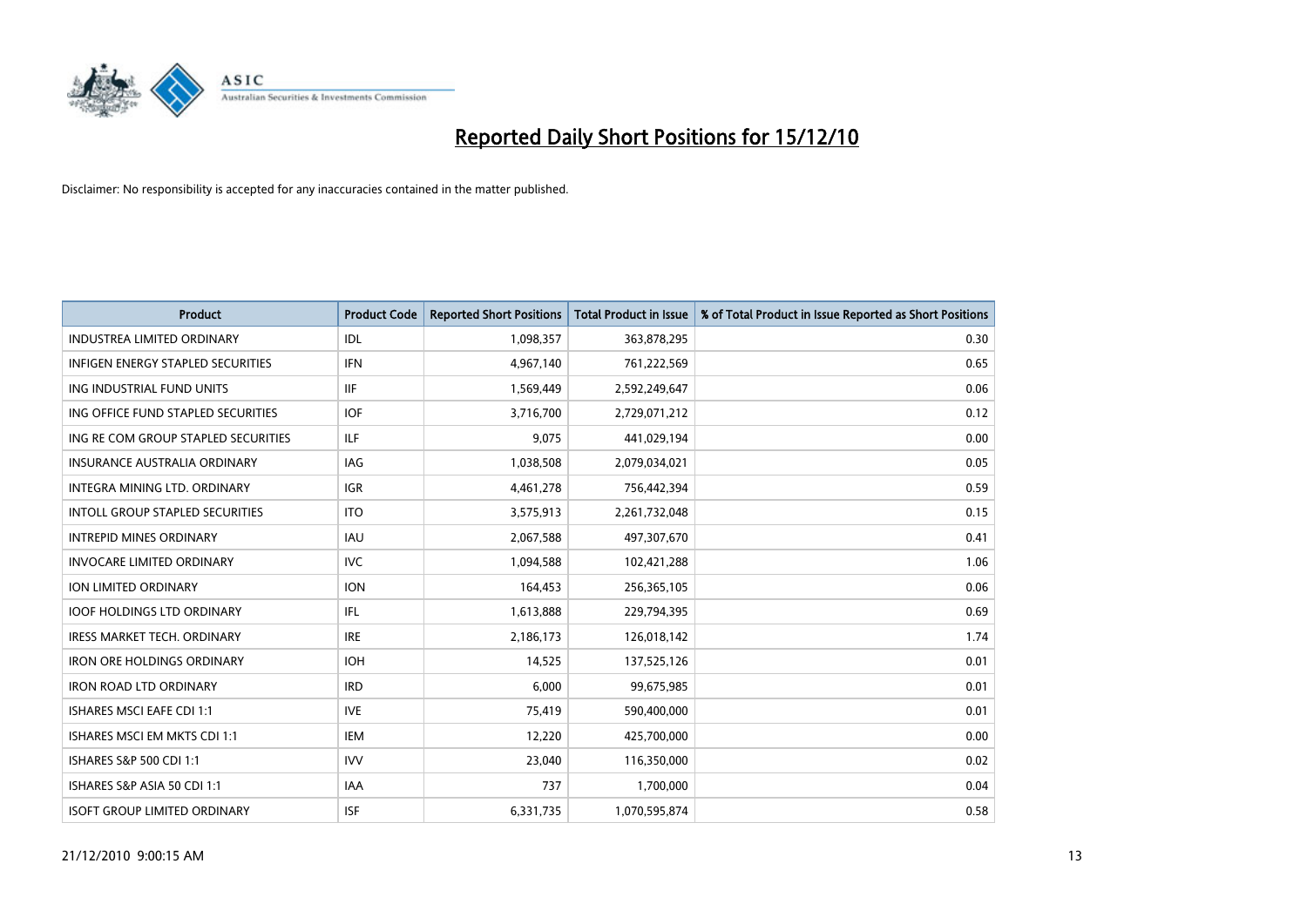

| <b>Product</b>                                  | <b>Product Code</b> | <b>Reported Short Positions</b> | Total Product in Issue | % of Total Product in Issue Reported as Short Positions |
|-------------------------------------------------|---------------------|---------------------------------|------------------------|---------------------------------------------------------|
| <b>IVANHOE AUSTRALIA ORDINARY</b>               | <b>IVA</b>          | 310,049                         | 418,410,103            | 0.08                                                    |
| <b>JABIRU METALS LTD ORDINARY</b>               | <b>JML</b>          | 85,663                          | 552,619,180            | 0.01                                                    |
| <b>IAMES HARDIE INDUST CHESS DEPOSITARY INT</b> | <b>IHX</b>          | 15,164,693                      | 435,832,363            | 3.45                                                    |
| <b>JAMESON RESOURCES ORDINARY</b>               | JAL                 | 1,600,000                       | 63,885,910             | 2.50                                                    |
| <b>JB HI-FI LIMITED ORDINARY</b>                | <b>IBH</b>          | 8,945,952                       | 109,223,945            | 8.19                                                    |
| <b>KAGARA LTD ORDINARY</b>                      | KZL                 | 2,365,957                       | 707,789,717            | 0.32                                                    |
| KAROON GAS AUSTRALIA ORDINARY                   | <b>KAR</b>          | 204,228                         | 217,295,769            | 0.09                                                    |
| KATHMANDU HOLD LTD ORDINARY                     | <b>KMD</b>          | 336,812                         | 200,000,000            | 0.17                                                    |
| <b>KEYBRIDGE CAPITAL ORDINARY</b>               | <b>KBC</b>          | 5,999                           | 172,070,564            | 0.00                                                    |
| KIMBERLEY METALS LTD ORDINARY                   | <b>KBL</b>          | 2,609                           | 161,356,672            | 0.00                                                    |
| KINGSGATE CONSOLID. ORDINARY                    | <b>KCN</b>          | 1,948,655                       | 101,884,841            | 1.91                                                    |
| LACHLAN STAR LTD ORDINARY                       | LSA                 | 120,000                         | 1,079,867,371          | 0.01                                                    |
| LAGUNA RESOURCES NL ORDINARY                    | <b>LRC</b>          | 2,600                           | 1,236,531,175          | 0.00                                                    |
| LEIGHTON HOLDINGS ORDINARY                      | LEI                 | 4,387,409                       | 300,889,299            | 1.45                                                    |
| LEND LEASE GROUP UNIT/ORD STAPLED               | LLC                 | 1,661,425                       | 565,558,754            | 0.29                                                    |
| LINC ENERGY LTD ORDINARY                        | <b>LNC</b>          | 6,335,333                       | 499,252,239            | 1.26                                                    |
| LYNAS CORPORATION ORDINARY                      | <b>LYC</b>          | 36,437,634                      | 1,657,199,093          | 2.21                                                    |
| MAC SERVICES (THE) ORDINARY                     | <b>MSL</b>          | 65,667                          | 165,966,692            | 0.04                                                    |
| MACARTHUR COAL ORDINARY                         | <b>MCC</b>          | 1,222,466                       | 299,476,903            | 0.40                                                    |
| <b>MACMAHON HOLDINGS ORDINARY</b>               | MAH                 | 2,367,586                       | 733,711,705            | 0.31                                                    |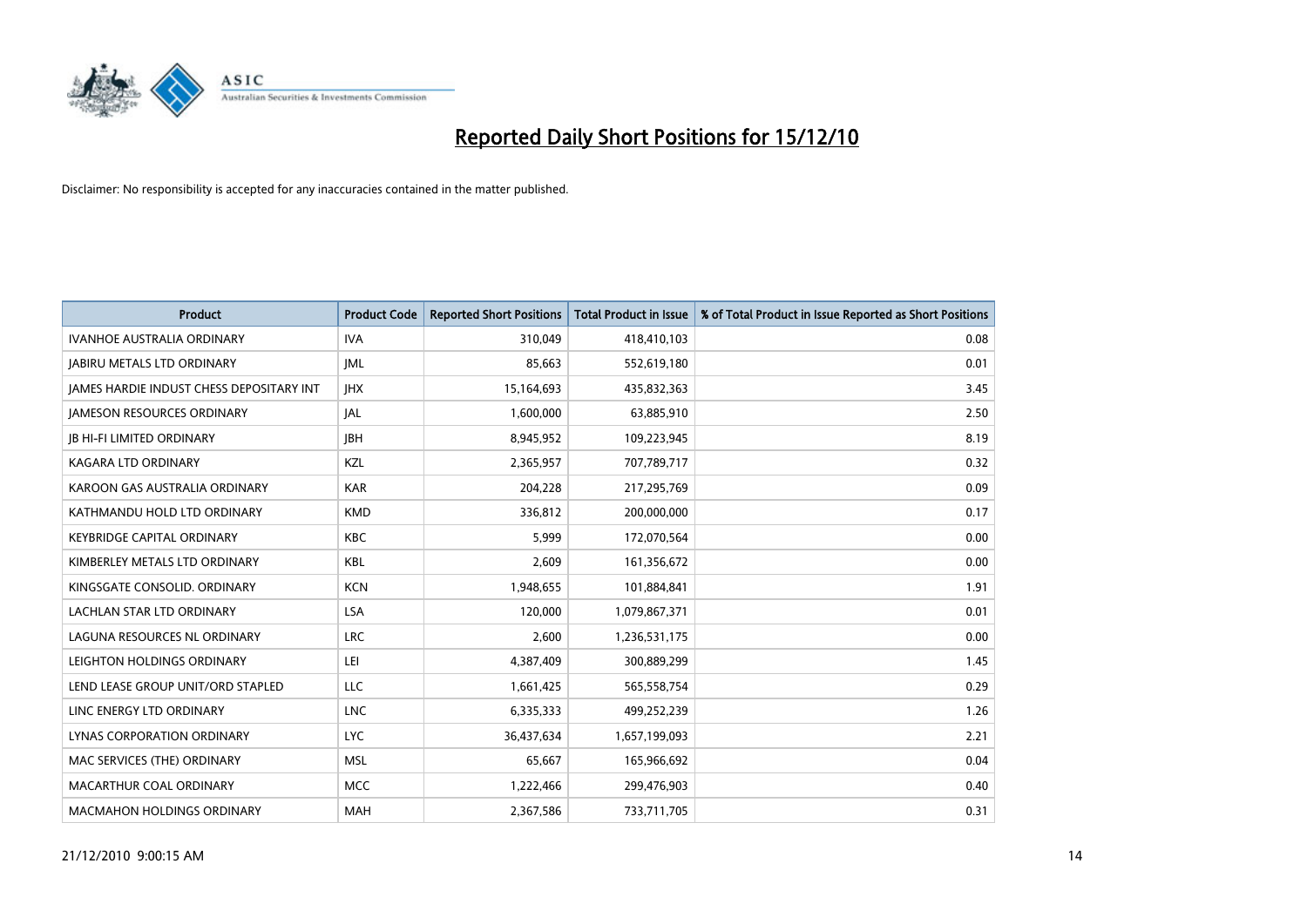

| <b>Product</b>                        | <b>Product Code</b> | <b>Reported Short Positions</b> | <b>Total Product in Issue</b> | % of Total Product in Issue Reported as Short Positions |
|---------------------------------------|---------------------|---------------------------------|-------------------------------|---------------------------------------------------------|
| MACO ATLAS ROADS GRP ORDINARY STAPLED | <b>MOA</b>          | 3,149,271                       | 452,345,907                   | 0.69                                                    |
| MACQUARIE GROUP LTD ORDINARY          | MQG                 | 3,579,731                       | 345,884,510                   | 1.01                                                    |
| <b>MANTRA RESOURCES ORDINARY</b>      | <b>MRU</b>          | 44,225                          | 130,229,188                   | 0.03                                                    |
| MAP GROUP STAPLED US PROHIBIT.        | <b>MAP</b>          | 960,626                         | 1,861,210,782                 | 0.05                                                    |
| <b>MARION ENERGY ORDINARY</b>         | <b>MAE</b>          | 332,494                         | 863,960,474                   | 0.04                                                    |
| <b>MATRIX C &amp; E LTD ORDINARY</b>  | <b>MCE</b>          | 78,954                          | 72,964,098                    | 0.11                                                    |
| MCMILLAN SHAKESPEARE ORDINARY         | <b>MMS</b>          | 207,785                         | 67,874,101                    | 0.30                                                    |
| <b>MCPHERSON'S LTD ORDINARY</b>       | <b>MCP</b>          | 17,139                          | 71,651,758                    | 0.02                                                    |
| MEDUSA MINING LTD ORDINARY            | <b>MML</b>          | 1,619,383                       | 188,233,911                   | 0.85                                                    |
| MELBOURNE IT LIMITED ORDINARY         | MLB                 | 136,142                         | 80,031,955                    | 0.17                                                    |
| MEO AUSTRALIA LTD ORDINARY            | <b>MEO</b>          | 416,290                         | 539,913,260                   | 0.07                                                    |
| <b>MERMAID MARINE ORDINARY</b>        | <b>MRM</b>          | 513,975                         | 213,383,546                   | 0.23                                                    |
| MESOBLAST LIMITED ORDINARY            | <b>MSB</b>          | 90,856                          | 158,140,556                   | 0.06                                                    |
| METALS X LIMITED ORDINARY             | <b>MLX</b>          | 327,045                         | 1,365,661,782                 | 0.03                                                    |
| METCASH LIMITED ORDINARY              | <b>MTS</b>          | 22,358,991                      | 768,787,804                   | 2.90                                                    |
| METGASCO LIMITED ORDINARY             | <b>MEL</b>          | 235,435                         | 252,234,135                   | 0.09                                                    |
| MICLYN EXP OFFSHR ORDINARY            | <b>MIO</b>          | 138,592                         | 271,700,000                   | 0.05                                                    |
| MINARA RESOURCES ORDINARY             | <b>MRE</b>          | 6,849,704                       | 1,167,783,517                 | 0.57                                                    |
| MINCOR RESOURCES NL ORDINARY          | <b>MCR</b>          | 866,178                         | 200,608,804                   | 0.43                                                    |
| MINERAL DEPOSITS ORDINARY             | <b>MDL</b>          | 162,826                         | 60,768,582                    | 0.26                                                    |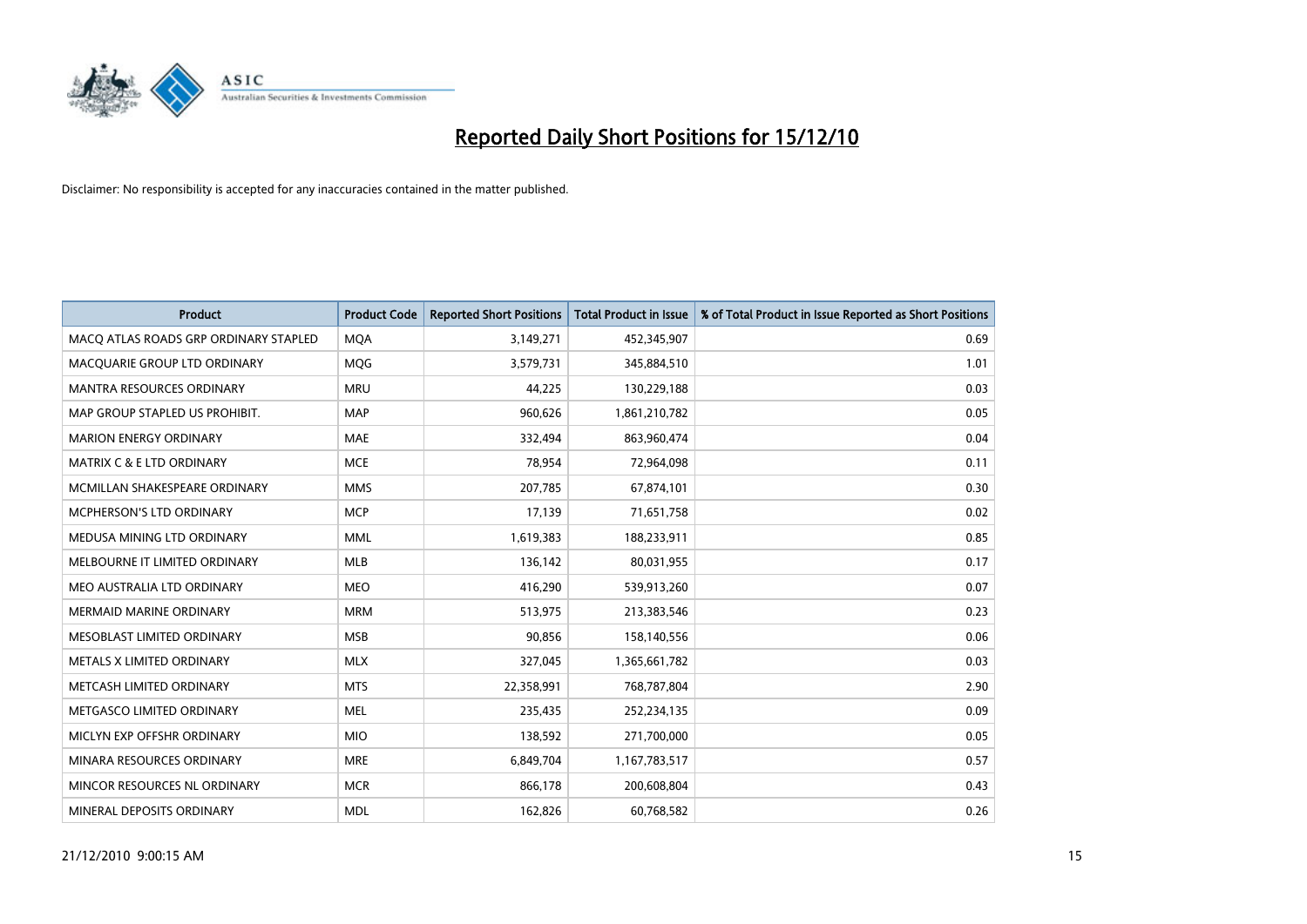

| <b>Product</b>                    | <b>Product Code</b> | <b>Reported Short Positions</b> | <b>Total Product in Issue</b> | % of Total Product in Issue Reported as Short Positions |
|-----------------------------------|---------------------|---------------------------------|-------------------------------|---------------------------------------------------------|
| MINERAL RESOURCES, ORDINARY       | <b>MIN</b>          | 146,765                         | 168,219,485                   | 0.08                                                    |
| MIRABELA NICKEL LTD ORDINARY      | <b>MBN</b>          | 9,755,433                       | 491,561,237                   | 1.98                                                    |
| MIRVAC GROUP STAPLED SECURITIES   | <b>MGR</b>          | 3,820,896                       | 3,415,819,357                 | 0.10                                                    |
| MOLOPO ENERGY LTD ORDINARY        | <b>MPO</b>          | 1,158,557                       | 250,972,584                   | 0.47                                                    |
| MONADELPHOUS GROUP ORDINARY       | <b>MND</b>          | 387,921                         | 87,521,827                    | 0.44                                                    |
| MORTGAGE CHOICE LTD ORDINARY      | <b>MOC</b>          | 7,482                           | 119,948,255                   | 0.01                                                    |
| <b>MOUNT GIBSON IRON ORDINARY</b> | <b>MGX</b>          | 5,787,139                       | 1,082,570,693                 | 0.53                                                    |
| MULTIPLEX SITES SITES             | <b>MXUPA</b>        | 42                              | 4,500,000                     | 0.00                                                    |
| MURCHISON METALS LTD ORDINARY     | <b>MMX</b>          | 9,975,017                       | 435,884,268                   | 2.27                                                    |
| MYER HOLDINGS LTD ORDINARY        | <b>MYR</b>          | 16,288,003                      | 582,097,884                   | 2.78                                                    |
| MYSTATE LIMITED ORDINARY          | <b>MYS</b>          | 1,400                           | 67,439,158                    | 0.00                                                    |
| NATIONAL AUST. BANK ORDINARY      | <b>NAB</b>          | 9,410,330                       | 2,137,640,047                 | 0.43                                                    |
| NATURAL FUEL LIMITED ORDINARY     | <b>NFL</b>          |                                 | 721,912                       | 0.00                                                    |
| NAVITAS LIMITED ORDINARY          | <b>NVT</b>          | 1,864,127                       | 342,450,567                   | 0.54                                                    |
| NEPTUNE MARINE ORDINARY           | <b>NMS</b>          | 2,024,949                       | 442,245,734                   | 0.45                                                    |
| NEW HOPE CORPORATION ORDINARY     | <b>NHC</b>          | 534,731                         | 830,230,549                   | 0.06                                                    |
| NEWCREST MINING ORDINARY          | <b>NCM</b>          | 3,477,343                       | 765,211,675                   | 0.42                                                    |
| NEWS CORP A NON-VOTING CDI        | <b>NWSLV</b>        | 245,983                         | 1,828,208,910                 | 0.01                                                    |
| NEWS CORP B VOTING CDI            | <b>NWS</b>          | 7,141,570                       | 798,520,953                   | 0.90                                                    |
| NEXBIS LIMITED ORDINARY           | <b>NBS</b>          | 63,733                          | 798,356,704                   | 0.01                                                    |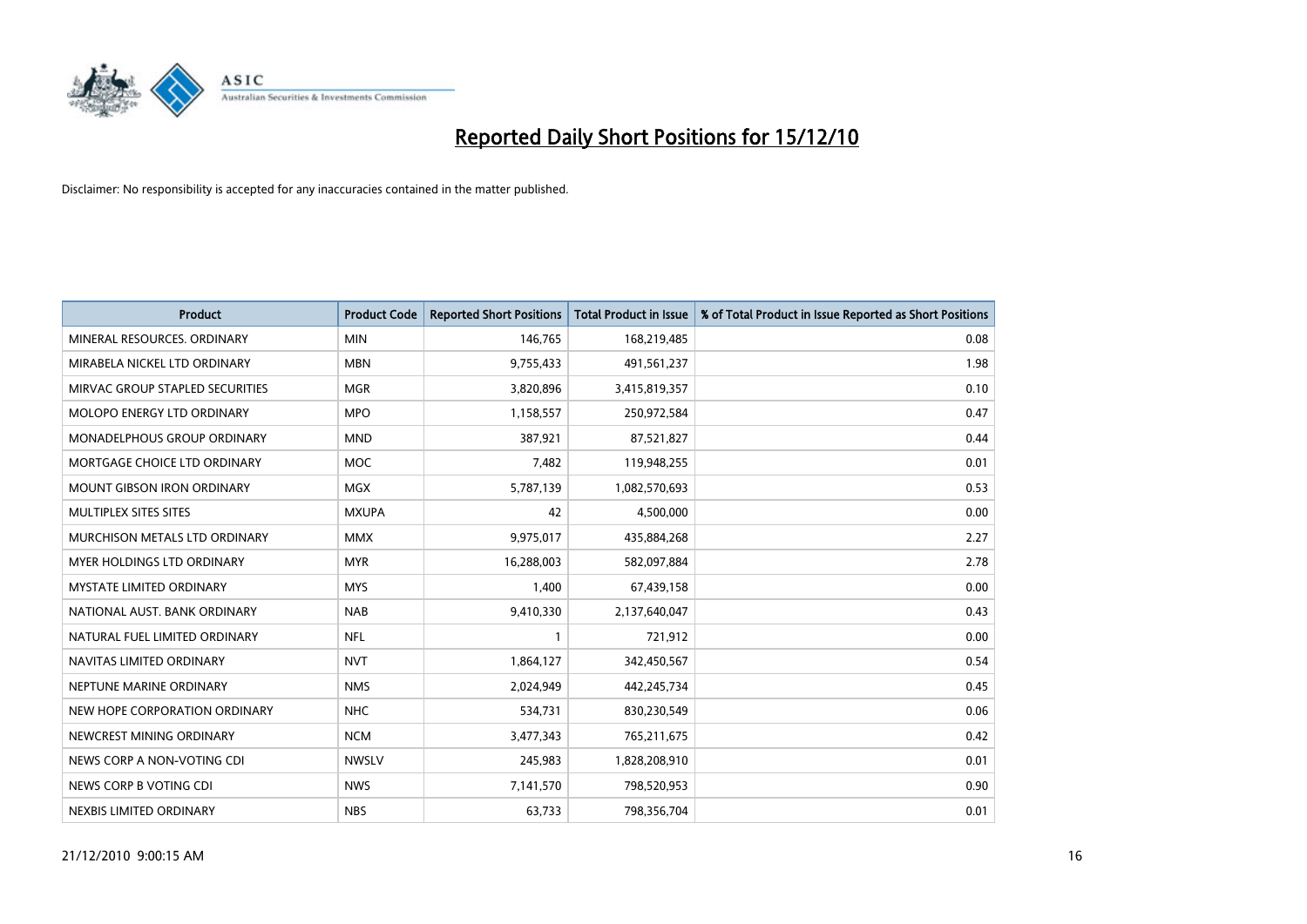

| <b>Product</b>                        | <b>Product Code</b> | <b>Reported Short Positions</b> | <b>Total Product in Issue</b> | % of Total Product in Issue Reported as Short Positions |
|---------------------------------------|---------------------|---------------------------------|-------------------------------|---------------------------------------------------------|
| NEXUS ENERGY LIMITED ORDINARY         | <b>NXS</b>          | 5,570,179                       | 1,020,257,304                 | 0.55                                                    |
| NIB HOLDINGS LIMITED ORDINARY         | <b>NHF</b>          | 4,911                           | 468,215,782                   | 0.00                                                    |
| NICK SCALI LIMITED ORDINARY           | <b>NCK</b>          | 35.846                          | 81,000,000                    | 0.04                                                    |
| NIDO PETROLEUM ORDINARY               | <b>NDO</b>          | 193,940                         | 1,340,630,321                 | 0.01                                                    |
| NKWE PLATINUM 10C US COMMON           | <b>NKP</b>          | 353,796                         | 559,651,184                   | 0.07                                                    |
| NOBLE MINERAL RES ORDINARY            | <b>NMG</b>          | 200,000                         | 347,877,601                   | 0.06                                                    |
| NORTHERN CREST ORDINARY               | <b>NOC</b>          | 24,345                          | 116,074,781                   | 0.02                                                    |
| NORTHERN IRON LTD ORDINARY            | <b>NFE</b>          | 1,420,621                       | 336,084,863                   | 0.43                                                    |
| NOVOGEN LIMITED ORDINARY              | <b>NRT</b>          | 56,449                          | 102,125,894                   | 0.06                                                    |
| NRW HOLDINGS LIMITED ORDINARY         | <b>NWH</b>          | 2,081,502                       | 251,223,000                   | 0.82                                                    |
| NUFARM LIMITED ORDINARY               | <b>NUF</b>          | 4,374,816                       | 261,775,731                   | 1.67                                                    |
| NUPLEX INDUSTRIES ORDINARY            | <b>NPX</b>          | 77,095                          | 195,060,783                   | 0.04                                                    |
| OAKTON LIMITED ORDINARY               | <b>OKN</b>          | 658,605                         | 93,674,235                    | 0.70                                                    |
| OCEANAGOLD CORP. CHESS DEPOSITARY INT | OGC                 | 331,820                         | 261,934,278                   | 0.12                                                    |
| OCEANIA CAPITAL LTD ORDINARY          | <b>OCP</b>          | 2,500                           | 91,921,295                    | 0.00                                                    |
| OIL SEARCH LTD ORDINARY               | <b>OSH</b>          | 9,418,972                       | 1,312,888,303                 | 0.69                                                    |
| OM HOLDINGS LIMITED ORDINARY          | OMH                 | 2,468,861                       | 503,085,150                   | 0.48                                                    |
| ONESTEEL LIMITED ORDINARY             | OST                 | 3,002,073                       | 1,334,723,421                 | 0.20                                                    |
| ORICA LIMITED ORDINARY                | ORI                 | 1,036,259                       | 362,100,430                   | 0.28                                                    |
| ORIGIN ENERGY ORDINARY                | <b>ORG</b>          | 8,960,654                       | 884,717,512                   | 0.99                                                    |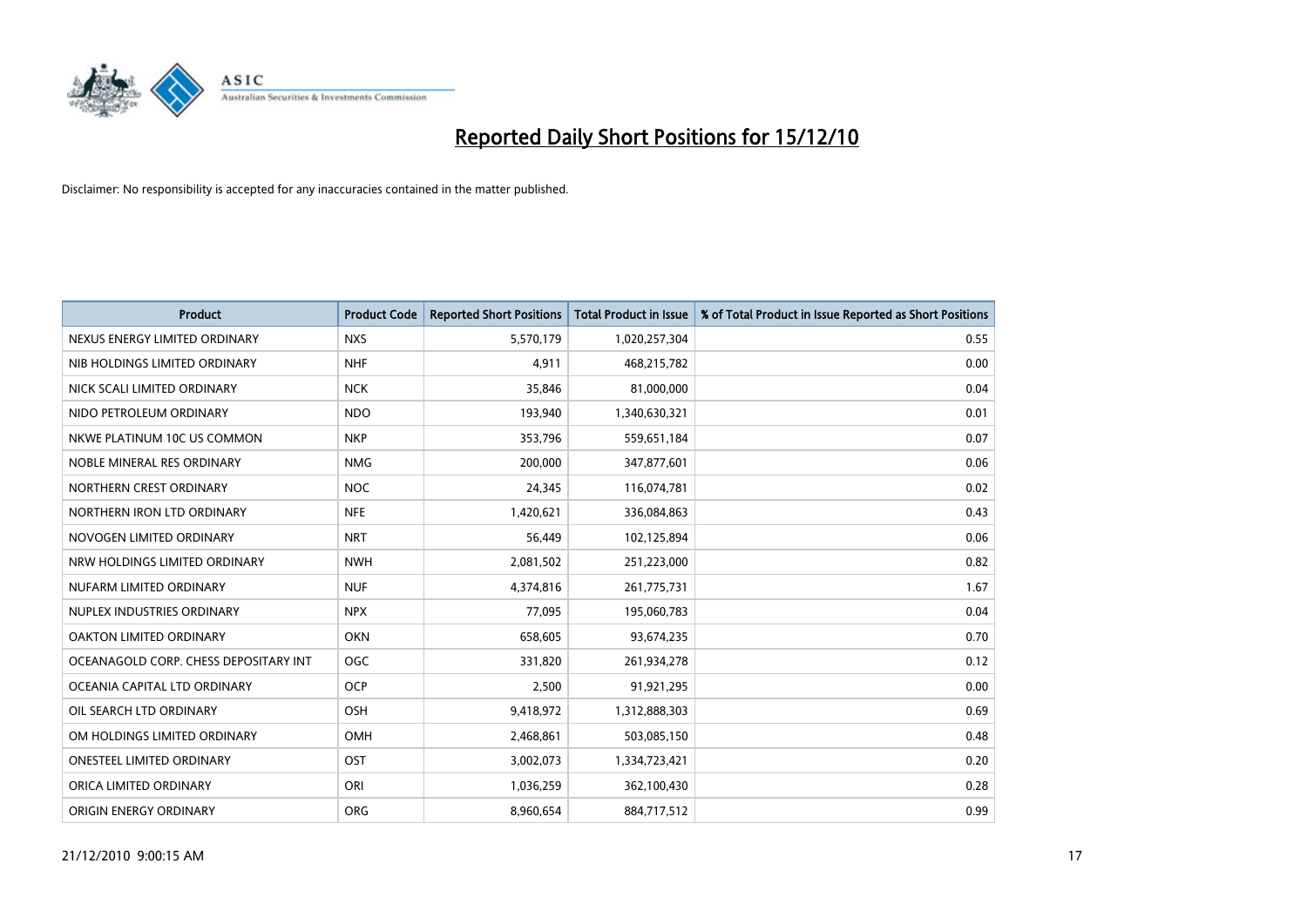

| <b>Product</b>                          | <b>Product Code</b> | <b>Reported Short Positions</b> | <b>Total Product in Issue</b> | % of Total Product in Issue Reported as Short Positions |
|-----------------------------------------|---------------------|---------------------------------|-------------------------------|---------------------------------------------------------|
| OROCOBRE LIMITED ORDINARY               | <b>ORE</b>          | 19,332                          | 91,181,996                    | 0.02                                                    |
| OROTONGROUP LIMITED ORDINARY            | ORL                 | 10.883                          | 40,880,902                    | 0.03                                                    |
| OTTO ENERGY LIMITED ORDINARY            | <b>OEL</b>          | 109,204                         | 1,134,540,071                 | 0.01                                                    |
| OZ MINERALS ORDINARY                    | OZL                 | 21,772,178                      | 3,238,546,504                 | 0.65                                                    |
| <b>PACIFIC BRANDS ORDINARY</b>          | PBG                 | 4,233,535                       | 931,386,248                   | 0.46                                                    |
| PALADIN ENERGY LTD ORDINARY             | <b>PDN</b>          | 18,291,174                      | 725,357,086                   | 2.53                                                    |
| PANAUST LIMITED ORDINARY                | <b>PNA</b>          | 7,483,989                       | 2,955,176,819                 | 0.24                                                    |
| PANORAMIC RESOURCES ORDINARY            | PAN                 | 929,988                         | 206,087,842                   | 0.46                                                    |
| PAPERLINX LIMITED ORDINARY              | <b>PPX</b>          | 10,719,295                      | 603,580,761                   | 1.77                                                    |
| PAPERLINX SPS TRUST STEP UP PERP. PREF. | <b>PXUPA</b>        | 5,000                           | 2,850,000                     | 0.18                                                    |
| PATTIES FOODS LTD ORDINARY              | PFL                 |                                 | 138,908,853                   | 0.00                                                    |
| PEAK RESOURCES ORDINARY                 | <b>PEK</b>          | 317,955                         | 132,344,853                   | 0.24                                                    |
| PEET LIMITED ORDINARY                   | <b>PPC</b>          | 178,939                         | 302,965,804                   | 0.06                                                    |
| PENINSULA ENERGY LTD ORDINARY           | <b>PEN</b>          | 5,000                           | 1,642,189,656                 | 0.00                                                    |
| PERILYA LIMITED ORDINARY                | PEM                 | 488,178                         | 526,075,563                   | 0.09                                                    |
| PERPETUAL LIMITED ORDINARY              | PPT                 | 1,965,788                       | 44,140,166                    | 4.46                                                    |
| PERSEUS MINING LTD ORDINARY             | PRU                 | 626,357                         | 421,817,088                   | 0.14                                                    |
| PETSEC ENERGY ORDINARY                  | <b>PSA</b>          | 223,332                         | 231,283,622                   | 0.10                                                    |
| PHARMAXIS LTD ORDINARY                  | <b>PXS</b>          | 1,183,904                       | 226,106,434                   | 0.54                                                    |
| PHOTON GROUP LTD ORDINARY               | <b>PGA</b>          | 100                             | 1,540,543,357                 | 0.00                                                    |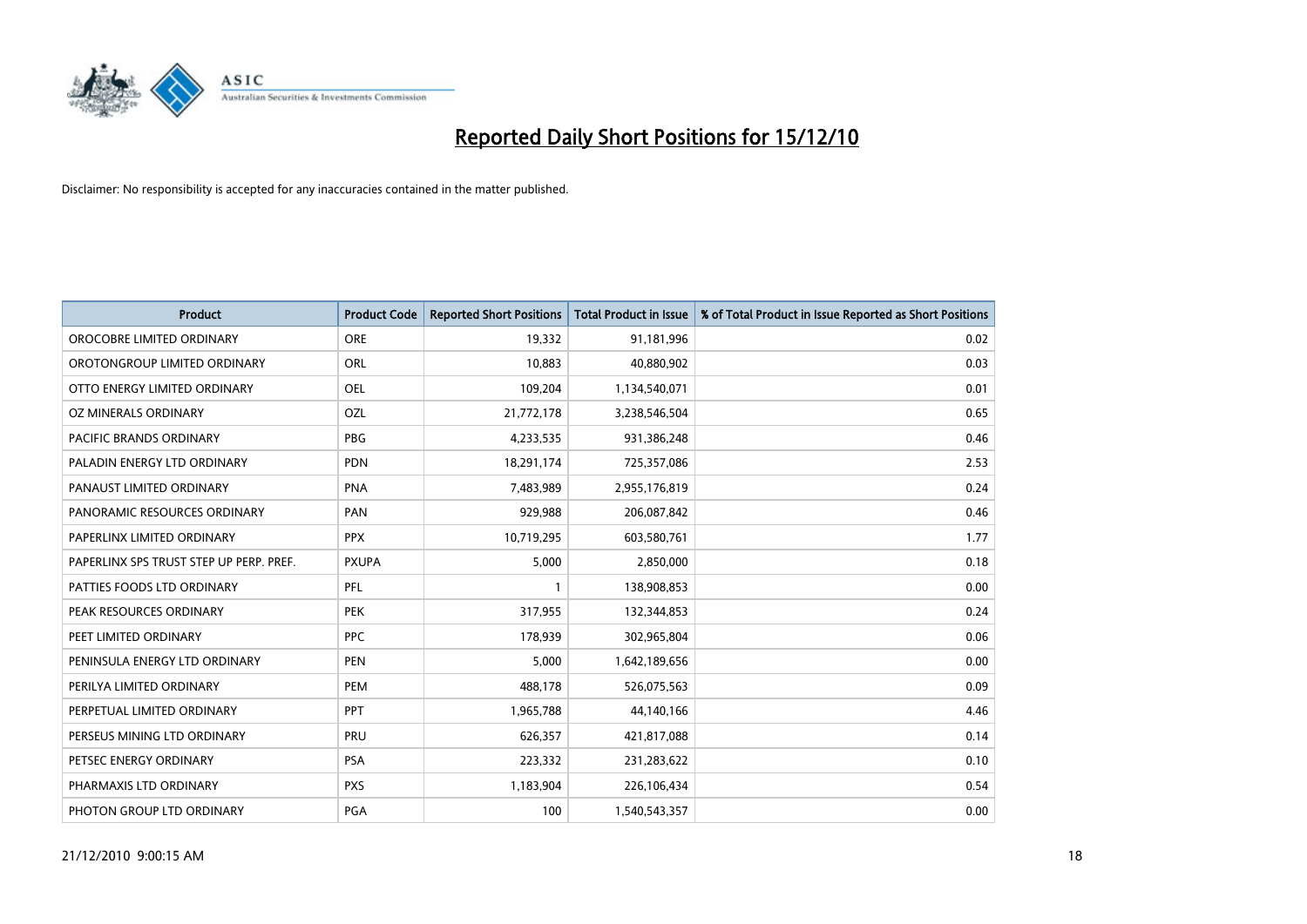

| <b>Product</b>                       | <b>Product Code</b> | <b>Reported Short Positions</b> | <b>Total Product in Issue</b> | % of Total Product in Issue Reported as Short Positions |
|--------------------------------------|---------------------|---------------------------------|-------------------------------|---------------------------------------------------------|
| PIKE RIVER COAL ORDINARY             | <b>PRC</b>          | 257,595                         | 405,513,933                   | 0.06                                                    |
| PLATINUM ASSET ORDINARY              | <b>PTM</b>          | 3,100,557                       | 561,347,878                   | 0.53                                                    |
| PLATINUM AUSTRALIA ORDINARY          | <b>PLA</b>          | 15,444,379                      | 392,430,039                   | 3.95                                                    |
| PLATINUM CAPITAL LTD ORDINARY        | <b>PMC</b>          | $\mathbf{1}$                    | 163,732,888                   | 0.00                                                    |
| PLUTON RESOURCES ORDINARY            | <b>PLV</b>          | 12,276                          | 179,457,362                   | 0.01                                                    |
| PMP LIMITED ORDINARY                 | <b>PMP</b>          | 113,026                         | 335,338,483                   | 0.02                                                    |
| PORT BOUVARD LIMITED ORDINARY        | PBD                 | 6,754                           | 593,868,295                   | 0.00                                                    |
| PREMIER INVESTMENTS ORDINARY         | <b>PMV</b>          | 157,345                         | 155,030,045                   | 0.11                                                    |
| PRIMARY HEALTH CARE ORDINARY         | <b>PRY</b>          | 12,840,849                      | 496,043,188                   | 2.57                                                    |
| PRIME INFR GROUP. STAPLED SECURITIES | PIH                 | 837,199                         | 351,776,795                   | 0.24                                                    |
| PRIME MEDIA GRP LTD ORDINARY         | <b>PRT</b>          | 2                               | 366,330,303                   | 0.00                                                    |
| PROGEN PHARMACEUTIC ORDINARY         | <b>PGL</b>          | 151,596                         | 24,709,097                    | 0.61                                                    |
| PROGRAMMED ORDINARY                  | <b>PRG</b>          | 382,119                         | 118,169,908                   | 0.33                                                    |
| <b>PSIVIDA CORP CDI 1:1</b>          | <b>PVA</b>          | 6,878                           | 7,752,716                     | 0.09                                                    |
| <b>QANTAS AIRWAYS ORDINARY</b>       | QAN                 | 24,286,954                      | 2,265,123,620                 | 1.07                                                    |
| OBE INSURANCE GROUP ORDINARY         | OBE                 | 21,137,499                      | 1,051,620,743                 | 1.98                                                    |
| OR NATIONAL LIMITED ORDINARY         | <b>ORN</b>          | 16,965,456                      | 2,440,000,000                 | 0.68                                                    |
| RAMELIUS RESOURCES ORDINARY          | <b>RMS</b>          | 112,984                         | 291,208,795                   | 0.04                                                    |
| RAMSAY HEALTH CARE ORDINARY          | <b>RHC</b>          | 2,219,169                       | 202,081,252                   | 1.09                                                    |
| RANGE RESOURCES LTD ORDINARY         | <b>RRS</b>          | 225,000                         | 1,192,102,885                 | 0.02                                                    |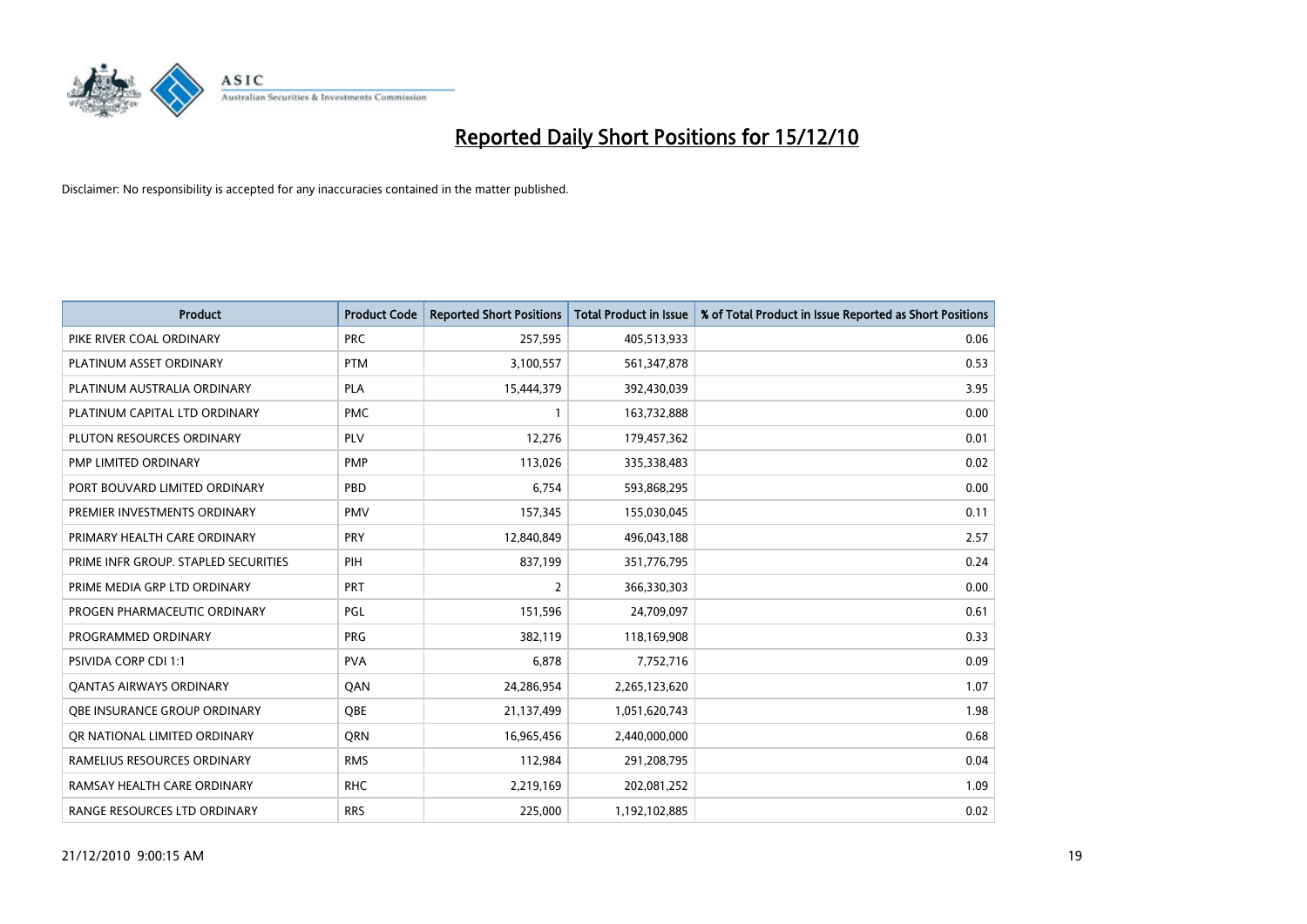

| <b>Product</b>                      | <b>Product Code</b> | <b>Reported Short Positions</b> | <b>Total Product in Issue</b> | % of Total Product in Issue Reported as Short Positions |
|-------------------------------------|---------------------|---------------------------------|-------------------------------|---------------------------------------------------------|
| <b>RCR TOMLINSON ORDINARY</b>       | <b>RCR</b>          | 68,067                          | 131,892,672                   | 0.05                                                    |
| <b>REA GROUP ORDINARY</b>           | <b>REA</b>          | 47,531                          | 129,691,280                   | 0.02                                                    |
| RED FORK ENERGY ORDINARY            | <b>RFE</b>          | 7,696                           | 139,535,000                   | 0.01                                                    |
| REDFLEX HOLDINGS ORDINARY           | <b>RDF</b>          | 858                             | 110,345,599                   | 0.00                                                    |
| REED RESOURCES LTD ORDINARY         | <b>RDR</b>          | 268,205                         | 192,271,768                   | 0.14                                                    |
| <b>REGIS RESOURCES ORDINARY</b>     | <b>RRL</b>          | 2,744,441                       | 429,800,434                   | 0.64                                                    |
| RESMED INC CDI 10:1                 | <b>RMD</b>          | 7,682,848                       | 1,516,163,980                 | 0.50                                                    |
| RESOLUTE MINING ORDINARY            | <b>RSG</b>          | 5,416,964                       | 451,648,787                   | 1.19                                                    |
| <b>RESOURCE GENERATION ORDINARY</b> | <b>RES</b>          | 470,265                         | 211,300,530                   | 0.21                                                    |
| REVERSE CORP LIMITED ORDINARY       | <b>REF</b>          | 25,141                          | 92,382,175                    | 0.03                                                    |
| REX MINERALS LIMITED ORDINARY       | <b>RXM</b>          | 108,772                         | 150,284,460                   | 0.07                                                    |
| RHG LIMITED ORDINARY                | <b>RHG</b>          | 373,608                         | 318,745,978                   | 0.11                                                    |
| <b>RIDLEY CORPORATION ORDINARY</b>  | <b>RIC</b>          | 53,937                          | 307,817,071                   | 0.02                                                    |
| RIO TINTO LIMITED ORDINARY          | <b>RIO</b>          | 18,298,343                      | 435,758,720                   | 4.19                                                    |
| RIVERCITY MOTORWAY STAPLED          | <b>RCY</b>          | 400,208                         | 957,010,115                   | 0.04                                                    |
| RIVERSDALE MINING ORDINARY          | <b>RIV</b>          | 1,279,389                       | 236,546,188                   | 0.53                                                    |
| ROBUST RESOURCES ORDINARY           | <b>ROL</b>          | 107,071                         | 84,144,097                    | 0.13                                                    |
| ROC OIL COMPANY ORDINARY            | <b>ROC</b>          | 2,723,128                       | 713,154,560                   | 0.39                                                    |
| SAI GLOBAL LIMITED ORDINARY         | SAI                 | 233,032                         | 197,905,160                   | 0.10                                                    |
| SALMAT LIMITED ORDINARY             | <b>SLM</b>          | 79,592                          | 159,241,983                   | 0.05                                                    |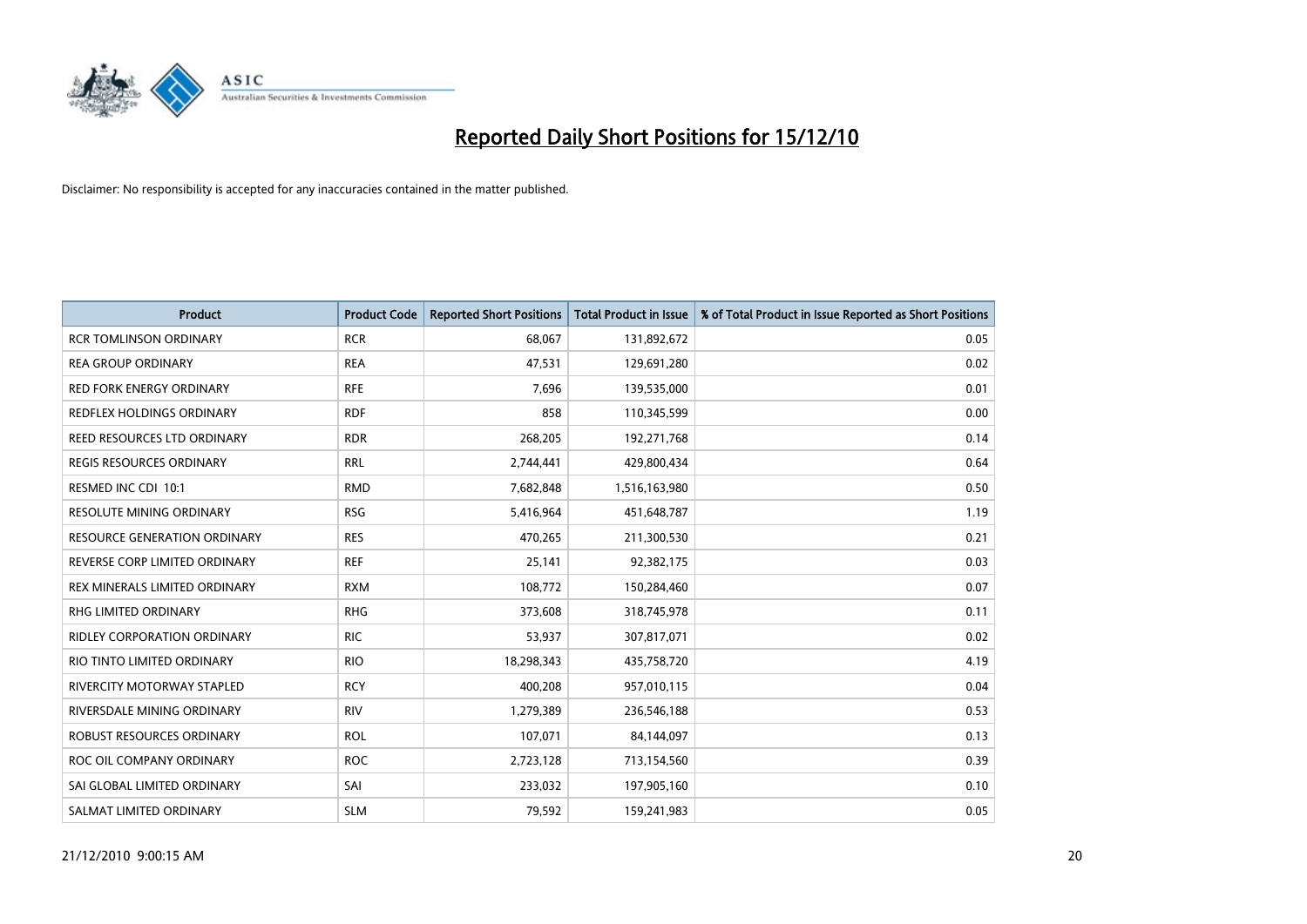

| <b>Product</b>                           | <b>Product Code</b> | <b>Reported Short Positions</b> | <b>Total Product in Issue</b> | % of Total Product in Issue Reported as Short Positions |
|------------------------------------------|---------------------|---------------------------------|-------------------------------|---------------------------------------------------------|
| SAMSON OIL & GAS LTD ORDINARY            | SSN                 | 428.000                         | 1,664,588,164                 | 0.03                                                    |
| SANDFIRE RESOURCES ORDINARY              | <b>SFR</b>          | 87,694                          | 142,537,496                   | 0.07                                                    |
| <b>SANTOS LTD ORDINARY</b>               | <b>STO</b>          | 2,841,241                       | 834,147,456                   | 0.35                                                    |
| SARACEN MINERAL ORDINARY                 | <b>SAR</b>          | 187,815                         | 492,151,415                   | 0.04                                                    |
| SEDGMAN LIMITED ORDINARY                 | <b>SDM</b>          | 174,892                         | 207,997,898                   | 0.08                                                    |
| SEEK LIMITED ORDINARY                    | <b>SEK</b>          | 3,609,210                       | 336,584,488                   | 1.05                                                    |
| SENETAS CORPORATION ORDINARY             | <b>SEN</b>          | 756,999                         | 461,522,263                   | 0.16                                                    |
| SERVCORP LIMITED ORDINARY                | SRV                 | 152,480                         | 98,440,807                    | 0.15                                                    |
| SERVICE STREAM ORDINARY                  | <b>SSM</b>          | 344,663                         | 283,418,867                   | 0.12                                                    |
| SEVEN GROUP HOLDINGS ORDINARY            | SVW                 | 316,385                         | 305,410,281                   | 0.11                                                    |
| SIGMA PHARMACEUTICAL ORDINARY            | <b>SIP</b>          | 11,487,371                      | 1,178,626,572                 | 0.98                                                    |
| SILEX SYSTEMS ORDINARY                   | <b>SLX</b>          | 230,516                         | 149,506,391                   | 0.15                                                    |
| SILVER LAKE RESOURCE ORDINARY            | <b>SLR</b>          | 318,545                         | 178,882,838                   | 0.18                                                    |
| SIMS METAL MGMT LTD ORDINARY             | SGM                 | 4,714,122                       | 204,801,967                   | 2.30                                                    |
| SINGAPORE TELECOMM. CHESS DEPOSITARY INT | SGT                 | 3,633,149                       | 369,458,397                   | 0.99                                                    |
| SKILLED GROUP LTD ORDINARY               | <b>SKE</b>          | 124,592                         | 190,738,408                   | 0.06                                                    |
| SKY CITY ENTERTAIN. ORDINARY             | <b>SKC</b>          | 3,098,917                       | 575,114,687                   | 0.54                                                    |
| SKY NETWORK ORDINARY                     | <b>SKT</b>          | 198,560                         | 389,139,785                   | 0.05                                                    |
| SMS MANAGEMENT, ORDINARY                 | <b>SMX</b>          | 23,780                          | 67,661,358                    | 0.04                                                    |
| SONIC HEALTHCARE ORDINARY                | <b>SHL</b>          | 6,041,745                       | 388,429,875                   | 1.58                                                    |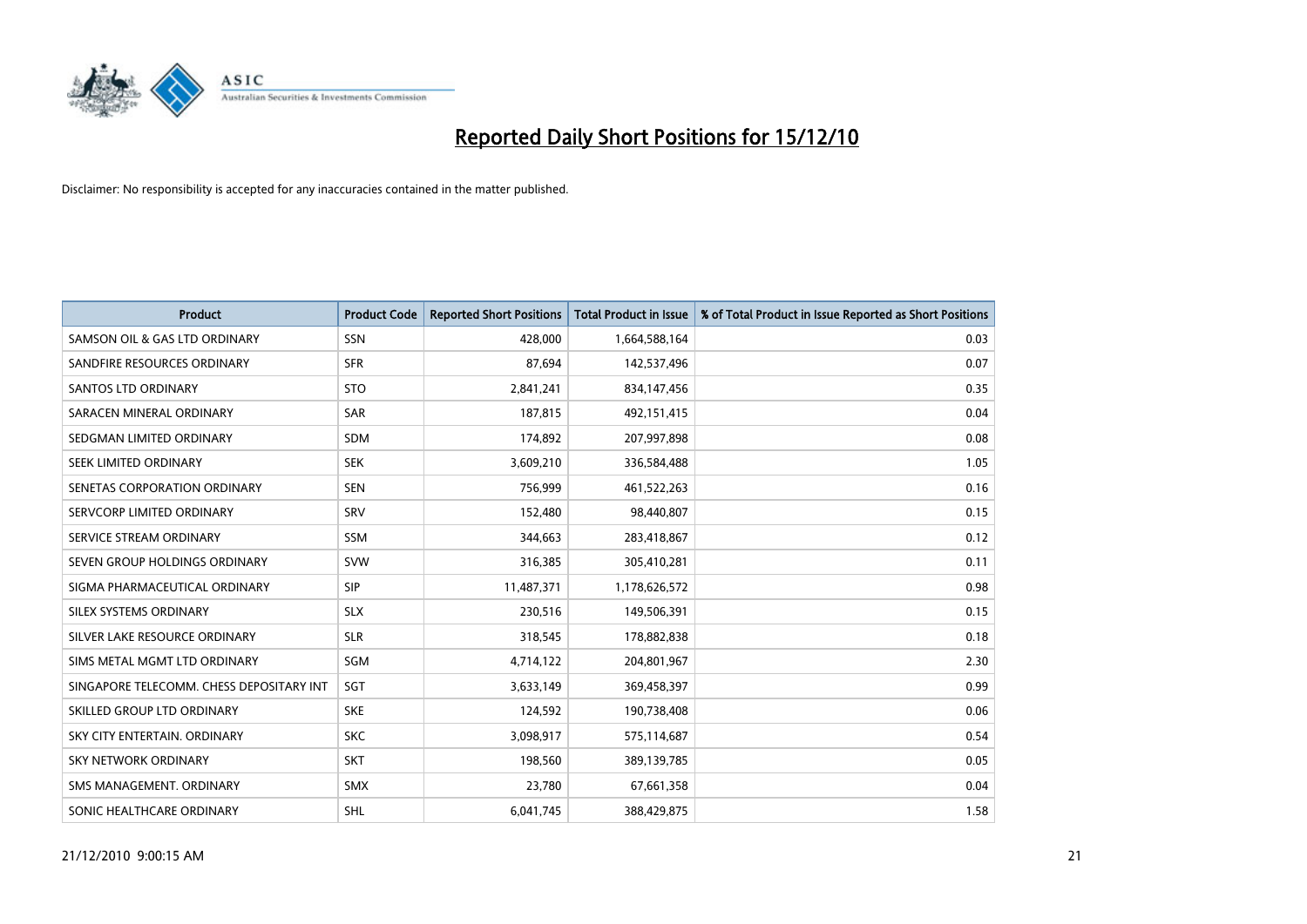

| <b>Product</b>                          | <b>Product Code</b> | <b>Reported Short Positions</b> | <b>Total Product in Issue</b> | % of Total Product in Issue Reported as Short Positions |
|-----------------------------------------|---------------------|---------------------------------|-------------------------------|---------------------------------------------------------|
| SOUL PATTINSON (W.H) ORDINARY           | SOL                 | 408                             | 238,640,580                   | 0.00                                                    |
| SOUTH BOULDER MINES ORDINARY            | <b>STB</b>          | 10,000                          | 70,365,688                    | 0.01                                                    |
| SP AUSNET STAPLED SECURITIES            | SPN                 | 7,512,659                       | 2,748,353,504                 | 0.26                                                    |
| SPARK INFRASTRUCTURE STAPLED SECURITIES | SKI                 | 16,171,546                      | 1,326,734,264                 | 1.22                                                    |
| SPDR 200 FUND ETF UNITS                 | <b>STW</b>          | 4,693                           | 57,528,081                    | 0.01                                                    |
| SPECIALTY FASHION ORDINARY              | <b>SFH</b>          | 859,908                         | 191,268,264                   | 0.44                                                    |
| SPHERE MINERALS LTD ORDINARY            | <b>SPH</b>          | 7,507                           | 171,348,151                   | 0.00                                                    |
| SPOTLESS GROUP LTD ORDINARY             | SPT                 | 1,415,373                       | 261,070,153                   | 0.54                                                    |
| ST BARBARA LIMITED ORDINARY             | SBM                 | 3,418,579                       | 325,615,389                   | 1.05                                                    |
| STAGING CONNECTIONS ORDINARY            | <b>STG</b>          | 2,917,189                       | 78,317,726                    | 3.72                                                    |
| STANMORE COAL LTD ORDINARY              | <b>SMR</b>          | 17,231                          | 86,750,738                    | 0.02                                                    |
| STARPHARMA HOLDINGS ORDINARY            | SPL                 | 106,564                         | 241,397,208                   | 0.04                                                    |
| STH AMERICAN COR LTD ORDINARY           | SAY                 | 9,200                           | 233,651,371                   | 0.00                                                    |
| STHN CROSS MEDIA ORDINARY               | SXL                 | 463,659                         | 378,827,750                   | 0.12                                                    |
| STOCKLAND UNITS/ORD STAPLED             | SGP                 | 10,338,348                      | 2,383,036,717                 | 0.42                                                    |
| STRAITS RESOURCES ORDINARY              | SRL                 | 3,191,197                       | 255,203,613                   | 1.24                                                    |
| STW COMMUNICATIONS ORDINARY             | SGN                 | 313,066                         | 364,310,964                   | 0.09                                                    |
| SUNCORP-METWAY, ORDINARY                | <b>SUN</b>          | 5,353,231                       | 1,281,390,524                 | 0.40                                                    |
| SUNDANCE RESOURCES ORDINARY             | <b>SDL</b>          | 13,353,312                      | 2,709,995,932                 | 0.51                                                    |
| SUNLAND GROUP LTD ORDINARY              | <b>SDG</b>          | 102,304                         | 229,902,096                   | 0.04                                                    |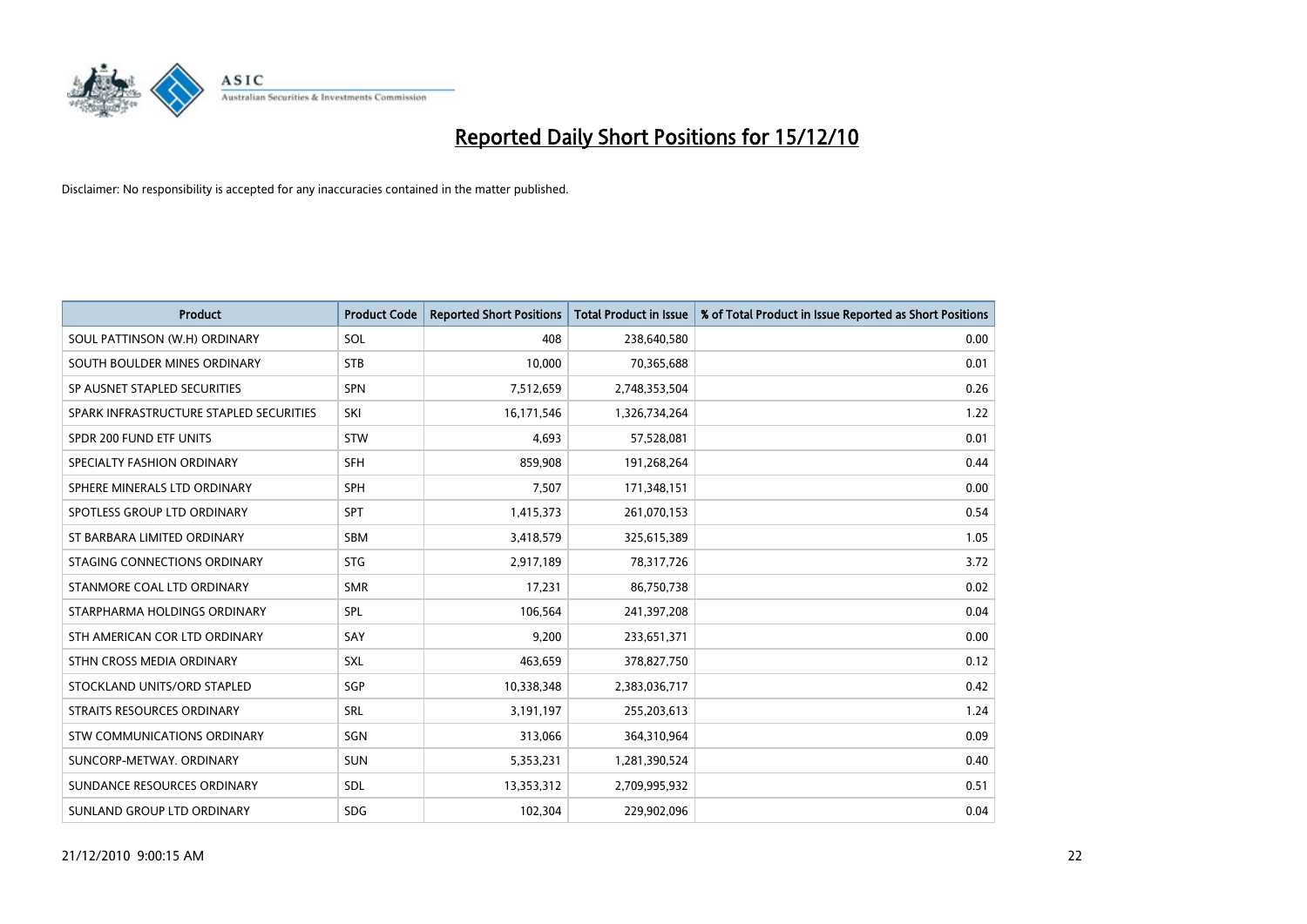

| <b>Product</b>                      | <b>Product Code</b> | <b>Reported Short Positions</b> | <b>Total Product in Issue</b> | % of Total Product in Issue Reported as Short Positions |
|-------------------------------------|---------------------|---------------------------------|-------------------------------|---------------------------------------------------------|
| SUPER RET REP LTD ORDINARY          | <b>SUL</b>          | 65,245                          | 128,902,619                   | 0.06                                                    |
| SWICK MINING ORDINARY               | <b>SWK</b>          | 1,548                           | 236,724,970                   | 0.00                                                    |
| SYMEX HOLDINGS ORDINARY             | SYM                 | 6,633                           | 125,037,628                   | 0.01                                                    |
| TABCORP HOLDINGS LTD ORDINARY       | <b>TAH</b>          | 2,233,045                       | 684,918,140                   | 0.33                                                    |
| <b>TALENT2 INTERNATION ORDINARY</b> | <b>TWO</b>          | $\overline{7}$                  | 141,671,625                   | 0.00                                                    |
| TANAMI GOLD NL ORDINARY             | <b>TAM</b>          | 38.644                          | 260,947,676                   | 0.01                                                    |
| TAP OIL LIMITED ORDINARY            | <b>TAP</b>          | 59,524                          | 240,967,311                   | 0.03                                                    |
| TASSAL GROUP LIMITED ORDINARY       | <b>TGR</b>          | 169,846                         | 146,304,404                   | 0.10                                                    |
| <b>TATTS GROUP LTD ORDINARY</b>     | <b>TTS</b>          | 7,318,757                       | 1,300,888,465                 | 0.56                                                    |
| TELECOM CORPORATION ORDINARY        | <b>TEL</b>          | 11,127,951                      | 1,924,611,559                 | 0.55                                                    |
| TELSTRA CORPORATION. ORDINARY       | <b>TLS</b>          | 10,735,637                      | 12,443,074,357                | 0.07                                                    |
| TEN NETWORK HOLDINGS ORDINARY       | <b>TEN</b>          | 15,897,302                      | 1,045,236,720                 | 1.54                                                    |
| TERANGA GOLD CORP CDI 1:1           | <b>TGZ</b>          | 69,462                          | 163,777,979                   | 0.04                                                    |
| TFS CORPORATION LTD ORDINARY        | <b>TFC</b>          | 63,054                          | 227,360,909                   | 0.02                                                    |
| THE REJECT SHOP ORDINARY            | <b>TRS</b>          | 146,471                         | 26,033,570                    | 0.58                                                    |
| THOR MINING PLC CHESS DEPOSITARY    | <b>THR</b>          | 2,307                           | 288,754,017                   | 0.00                                                    |
| THORN GROUP LIMITED ORDINARY        | <b>TGA</b>          | 2,361                           | 129,459,770                   | 0.00                                                    |
| THUNDELARRA EXPLOR. ORDINARY        | <b>THX</b>          | 1,648                           | 153,412,482                   | 0.00                                                    |
| TIGER RESOURCES ORDINARY            | <b>TGS</b>          | 222,803                         | 596,873,151                   | 0.04                                                    |
| TIMBERCORP LIMITED ORDINARY         | <b>TIM</b>          | 90,074                          | 352,071,429                   | 0.02                                                    |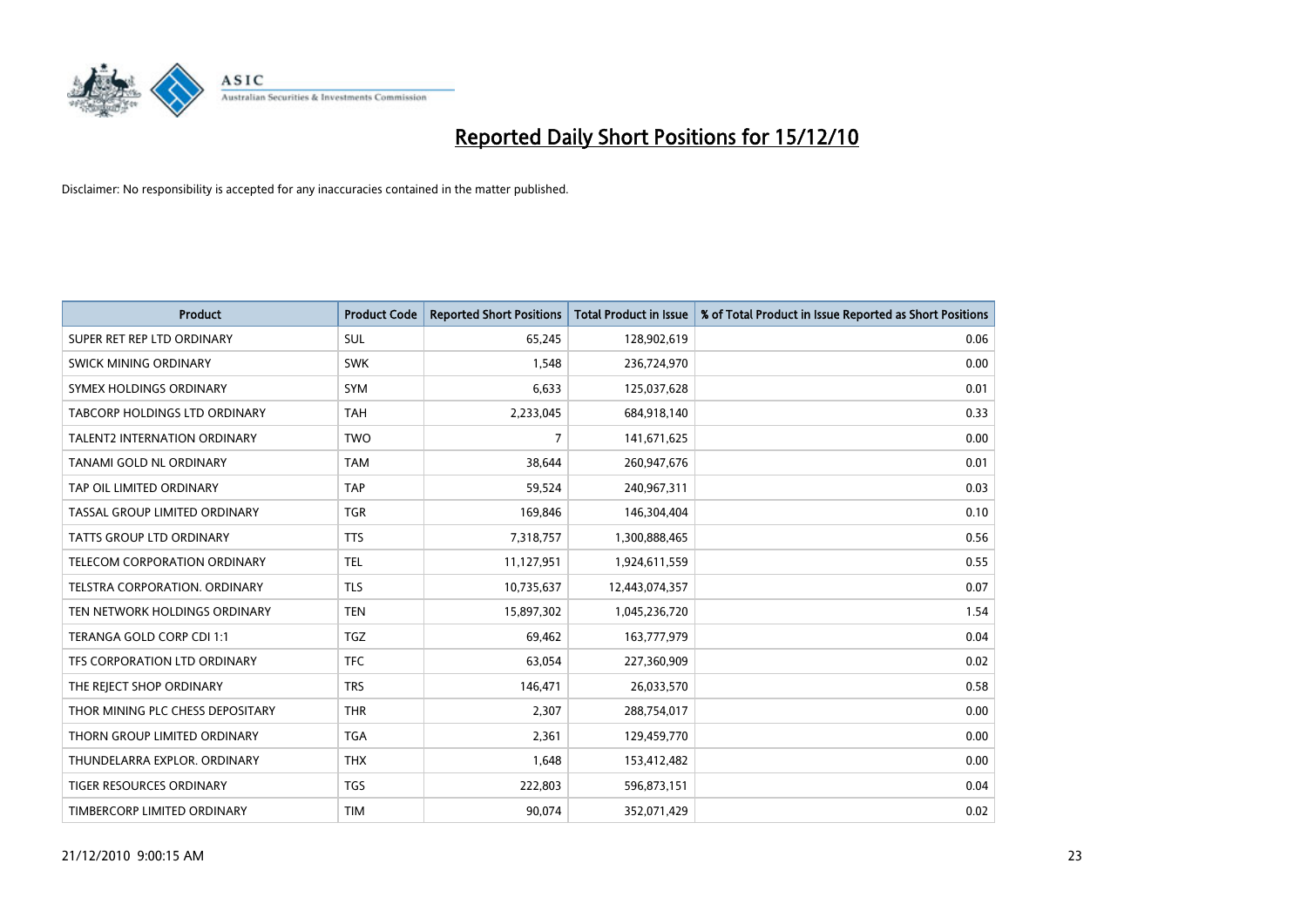

| <b>Product</b>                            | <b>Product Code</b> | <b>Reported Short Positions</b> | Total Product in Issue | % of Total Product in Issue Reported as Short Positions |
|-------------------------------------------|---------------------|---------------------------------|------------------------|---------------------------------------------------------|
| <b>TISHMAN SPEYER UNITS</b>               | <b>TSO</b>          | 49,427                          | 338,440,904            | 0.01                                                    |
| TNG LIMITED ORDINARY                      | <b>TNG</b>          | 4,321                           | 258,055,076            | 0.00                                                    |
| TOLL HOLDINGS LTD ORDINARY                | <b>TOL</b>          | 11,560,732                      | 706,577,616            | 1.63                                                    |
| TORO ENERGY LIMITED ORDINARY              | <b>TOE</b>          | 158,404                         | 964,936,676            | 0.01                                                    |
| <b>TOWER AUSTRALIA ORDINARY</b>           | <b>TAL</b>          | 235,469                         | 415,928,881            | 0.04                                                    |
| <b>TOWER LIMITED ORDINARY</b>             | <b>TWR</b>          | 690,447                         | 260,631,787            | 0.26                                                    |
| TOX FREE SOLUTIONS ORDINARY               | <b>TOX</b>          | 92,565                          | 91,855,500             | 0.09                                                    |
| TPG TELECOM LIMITED ORDINARY              | <b>TPM</b>          | 3,586,265                       | 775,522,421            | 0.44                                                    |
| TRANSFIELD SERV INFR STAPLED SECURITIES   | <b>TSI</b>          | 209,212                         | 434,862,971            | 0.05                                                    |
| <b>TRANSFIELD SERVICES ORDINARY</b>       | <b>TSE</b>          | 3,692,178                       | 441,350,229            | 0.83                                                    |
| TRANSPACIFIC INDUST. ORDINARY             | <b>TPI</b>          | 12,272,450                      | 960,638,735            | 1.27                                                    |
| TRANSURBAN GROUP TRIPLE STAPLED SEC.      | <b>TCL</b>          | 5,121,994                       | 1,441,290,633          | 0.35                                                    |
| TRINITY GROUP STAPLED SECURITIES          | <b>TCQ</b>          | 3,419                           | 231,701,539            | 0.00                                                    |
| TROY RESOURCES NL ORDINARY                | <b>TRY</b>          | 132,024                         | 87,477,823             | 0.14                                                    |
| <b>UGL LIMITED ORDINARY</b>               | UGL                 | 4,925,711                       | 166,028,705            | 2.97                                                    |
| UNILIFE CORPORATION CDI US PROHIBITED     | <b>UNS</b>          | 135,485                         | 267,725,963            | 0.04                                                    |
| UXC LIMITED ORDINARY                      | <b>UXC</b>          | 14,271                          | 305,789,718            | 0.00                                                    |
| VALAD PROPERTY GROUP STAPLED US PROHIBIT. | <b>VPG</b>          | 3,857,037                       | 115,108,116            | 3.35                                                    |
| <b>VDM GROUP LIMITED ORDINARY</b>         | <b>VMG</b>          | 11,116                          | 193,127,749            | 0.01                                                    |
| <b>VENTURE MINERALS ORDINARY</b>          | <b>VMS</b>          | 6,500                           | 220,943,592            | 0.00                                                    |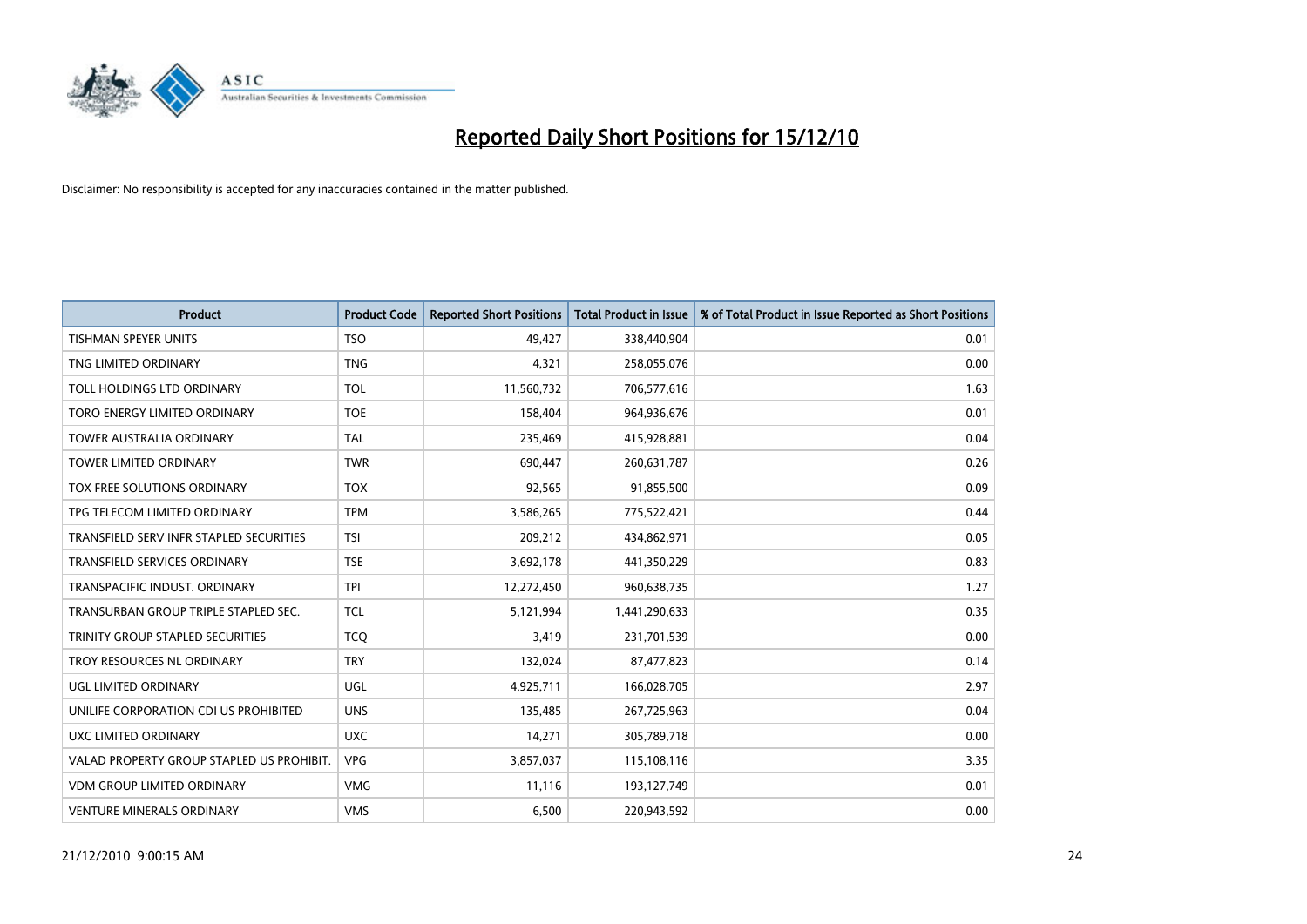

| <b>Product</b>                           | <b>Product Code</b> | <b>Reported Short Positions</b> | <b>Total Product in Issue</b> | % of Total Product in Issue Reported as Short Positions |
|------------------------------------------|---------------------|---------------------------------|-------------------------------|---------------------------------------------------------|
| <b>VILLAGE ROADSHOW LTD ORDINARY</b>     | <b>VRL</b>          | 450                             | 151,668,100                   | 0.00                                                    |
| VIRGIN BLUE HOLDINGS ORDINARY            | <b>VBA</b>          | 10,175,119                      | 2,209,126,568                 | 0.47                                                    |
| VISION GROUP HLDGS ORDINARY              | <b>VGH</b>          | 78,000                          | 72,771,187                    | 0.11                                                    |
| <b>VITA GROUP LTD ORDINARY</b>           | <b>VTG</b>          | 75,190                          | 142,499,800                   | 0.05                                                    |
| VITERRA INC CDI 1:1                      | <b>VTA</b>          | 4,177                           | 68,629,939                    | 0.01                                                    |
| <b>WAREHOUSE GROUP ORDINARY</b>          | <b>WHS</b>          | 167,235                         | 311,195,868                   | 0.05                                                    |
| <b>WATPAC LIMITED ORDINARY</b>           | <b>WTP</b>          | 57,497                          | 183,341,382                   | 0.02                                                    |
| <b>WDS LIMITED ORDINARY</b>              | <b>WDS</b>          | 25,841                          | 143,107,458                   | 0.02                                                    |
| <b>WEBJET LIMITED ORDINARY</b>           | <b>WEB</b>          | 101,353                         | 77,661,278                    | 0.14                                                    |
| WESFARMERS LIMITED ORDINARY              | <b>WES</b>          | 20,420,275                      | 1,005,182,279                 | 2.01                                                    |
| WESFARMERS LIMITED PARTIALLY PROTECTED   | <b>WESN</b>         | 1,427,832                       | 151,889,883                   | 0.91                                                    |
| WEST AUSTRALIAN NEWS ORDINARY            | <b>WAN</b>          | 8,558,700                       | 219,668,970                   | 3.90                                                    |
| <b>WESTERN AREAS NL ORDINARY</b>         | <b>WSA</b>          | 7,560,253                       | 179,735,899                   | 4.21                                                    |
| WESTERN DESERT RES. ORDINARY             | <b>WDR</b>          | 948                             | 154,684,108                   | 0.00                                                    |
| WESTFIELD GROUP ORD/UNIT STAPLED DEF     | <b>WDCDA</b>        | 3,292,698                       | 2,307,773,663                 | 0.13                                                    |
| WESTFIELD RETAIL TST DEFERRED SETTLEMENT | <b>WRT</b>          | 6,659,926                       | 3,580,573,663                 | 0.17                                                    |
| WESTPAC BANKING CORP ORDINARY            | <b>WBC</b>          | 21,258,872                      | 2,990,903,799                 | 0.67                                                    |
| WHITE ENERGY COMPANY ORDINARY            | <b>WEC</b>          | 14,153,697                      | 307,225,811                   | 4.60                                                    |
| WHITEHAVEN COAL ORDINARY                 | <b>WHC</b>          | 1,821,636                       | 493,650,070                   | 0.37                                                    |
| WHK GROUP LIMITED ORDINARY               | <b>WHG</b>          | 35,919                          | 265,142,652                   | 0.01                                                    |